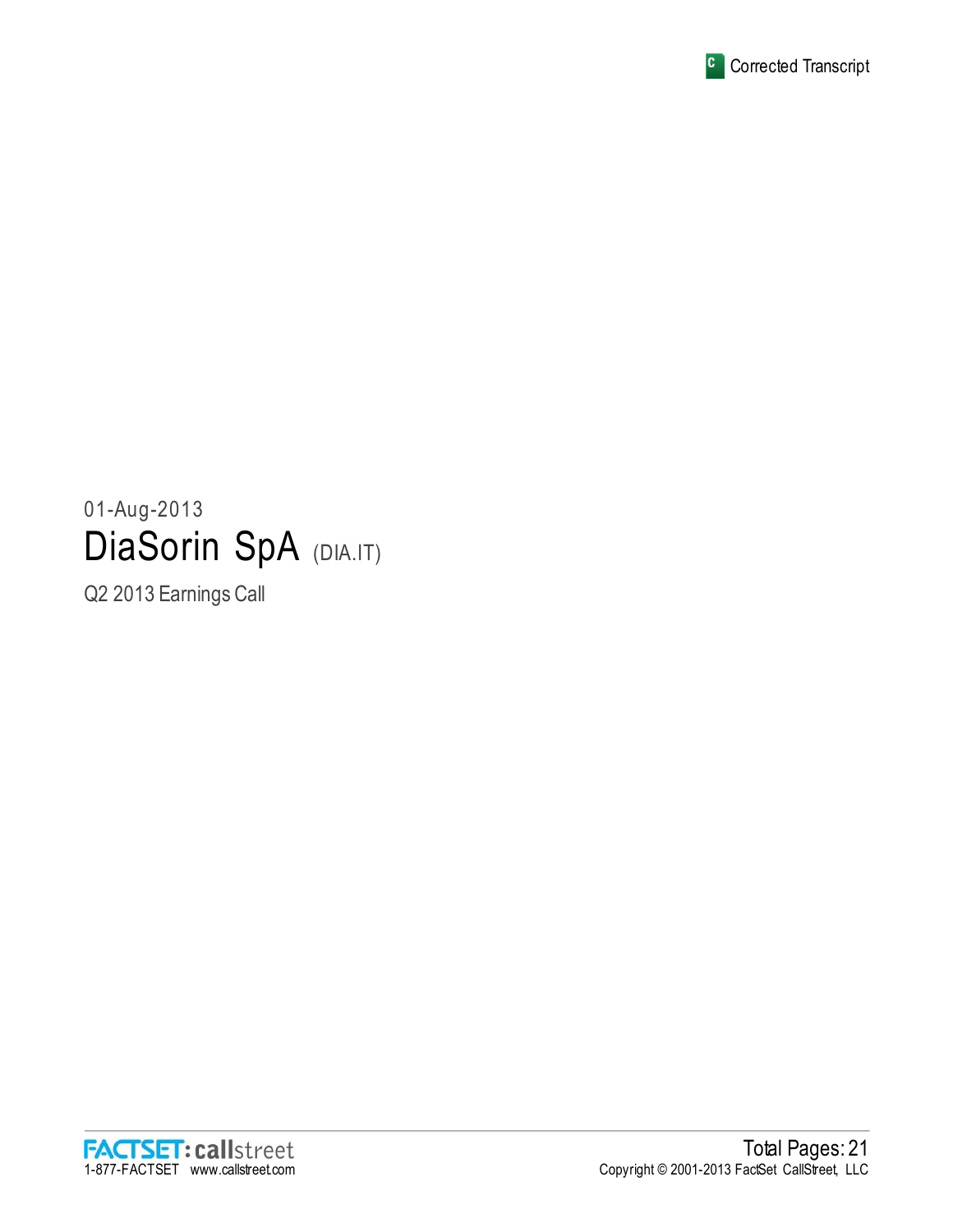# **CORPORATE PARTICIPANTS**

Carlo Rosa *CEO, Executive Director & General Manager, DiaSorin SpA*

Pier Luigi de Angelis *Chief Financial Officer & Senior Corporate VP, DiaSorin SpA*

# **OTHER PARTICIPANTS**

Romain Zana *Analyst, Exane BNP Paribas SA*

Massimo Vecchio *Analyst, Mediobanca Banca di Credit Finanziario SpA (Broker)*

Martin R. Wales *Analyst, UBS Ltd. (Broker)*

Mathieu Chabert *Analyst, Bryan, Garnier & Co Ltd. (France)*

Andrea Balloni *Analyst, Fidentiis Equities Sociedad de Valores SA (Italy)* Peter J. Welford *Analyst, Jefferies International Ltd.*

Scott J. Bardo *Analyst, Joh. Berenberg, Gossler & Co. KG (United Kingdom)*

Maura Garbero *Analyst, One Investments Holding SAGL*

Elisa Corghi *Analyst, Intermonte Sim SpA*

Luigi de Bellis *Analyst, Equita SIM SpA*

# **MANAGEMENT DISCUSSION SECTION**

**Operator**: Good afternoon. This is the Chorus Call conference operator. Welcome, and thank y ou for joining the DiaSorin First Half 2013 Results Conference Call. After the presentation, there will be an opportunity to ask questions.

................................................................................................................................................................................................................................

................................................................................................................................................................................................................................

At this time, I would like to turn the conference over to Mr. Carlo Rosa, CEO of DiaSorin. Please go ahead, sir. ................................................................................................................................................................................................................................

# Carlo Rosa

*CEO, Executive Director & General Manager, DiaSorin SpA*

Y es, thank y ou, operator. Ladies and gentlemen, good afternoon and welcome to the first half results conference call. As usual, I will provide some comment to the main elements of the business and events which happened in the second quarter, and then Mr. de Angelis will go through the financials.

Let me start with the revenues. At constant exchange rate, revenues in quarter two were in line with previous year, notwithstanding the decline of the Vitamin D business in certain geographies like the U.S. and France. And I will comment on this later when we talk about geographies.

In fact, Vitamin D fell in the quarter 9.5%, in line with company's expectations. However, it is noteworthy that the decline, which is primarily related to the price pressure, is softening compared to what has been re corded in the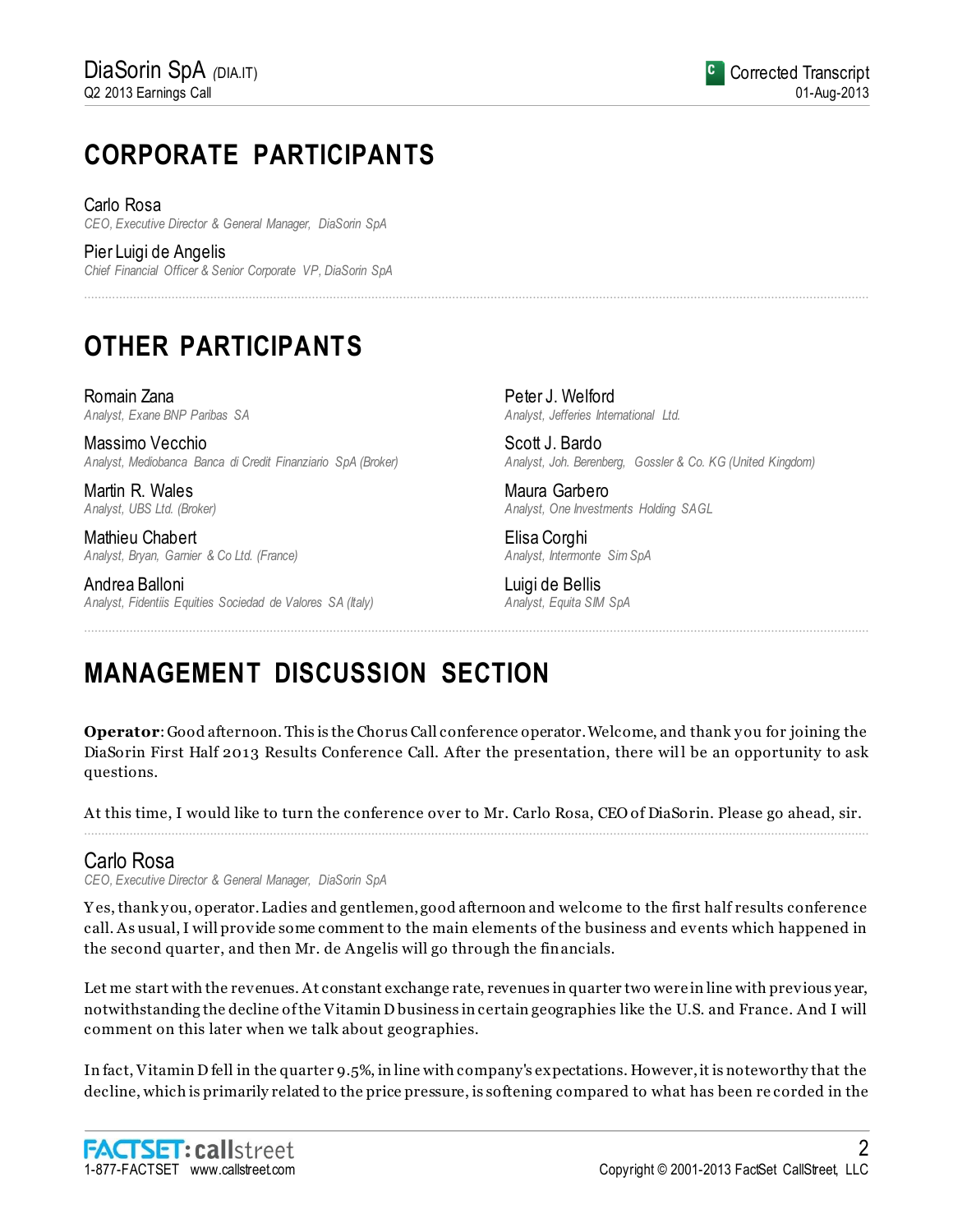previous quarters. In the U.S., for example, Vitamin D revenues in quarter two were higher than in quarter one, and this has not been the case for the last six quarters.

Outside of U.S., with the exception of France and Israel and some other minor geographies, the CLIA Vitamin D business is now stable or still growing, like in Italy , Germany , Brazil or Australia.

Let's now focus on the CLIA non-Vitamin D. The CLIA non-Vitamin Dbusiness continues to double-digit growth, which has been seen already in the previous few quarters, and this is driven mainly by the success of the LIAISON XL, as we have now more than 850 LIAISON XL treatments installed in the world. Also, it's positive the impact of all the new products that we launched in the previous quarters.

Now, let's now turn to discuss the main geographies, and let's start from Europe. Europe has experienced a solid growth of 4.4% in quarter two, mainly driven by the two main European markets, Germany and Italy , and notwithstanding the poor performance of the French market.

France today is a clear opportunity for the company to grow its installed base because the current consolidation process is moving away business from the small labs to the midsize labs, which are perfect fit for the LIAISON XL. However, due to the size of the Vitamin D business in France and its weight on the company revenues, price pressure as well as competitor strategy to go after the send-out business, which has been feeding the LIAISON in the larger labs, these affected the results of sales in France. We expect that, things being equal, we should see business stabilize in Q3 and Q4 and see growth again fueled by the non-CLIA – non-Vitamin D CLIA in France starting from quarter one next year.

In Asia-Pacific, we continued to see solid growth coming from China, 15% up versus last year, and Australia, 37 % growth y ear-on-year. However, in this quarter, the distribution business in the Asia-Pacific has been weak versus last y ear due to a large shipment of products which occurred in Q2 last y ear and will be more spread out evenly in the four quarters of 2013.

Now, let's move to Latin America. Latin America is growing steadily at 15% in the quarter, driven by Brazil, which is up 22% versus last y ear in the export business. In Brazil, the CLIA Vitamin D business is still growing 80% in volume versus prior y ear. And notwithstanding the fact that – and notwithstanding that – notwithstanding the fact that the CLIA Vitamin D business makes a minor portion of our sales, it is still v ery important to stabilize the growth in the country .

The LIAISON XL platform has been just introduced to the market and the hepatitis HIV panel just approved by the regulatory authorities. We believe this product line will be the engine to guarantee long -term growth, also due to the fact that the company already holds 20% market share in the blood bank segment in Brazil through its Murex product line.

Finally , let's move to the U.S. As said, we have seen for the first time revenues in the quarter to exceed the ones of the previous quarter. Q2 revenues were, in fact, 4% higher than quarter one as a result of softening of the Vitamin D price erosion, as we have discussed in the previous quarters and conference calls. In the U.S., the CLIA ex - Vitamin D continues to grow mainly in the clinical area of infectious disease where we see an opportunity to gain leadership with products that have been very successful outside the U.S. in all other geographies.

In fact, in quarter two, CLIA non-Vitamin D products represented close to 15% of the total LIAISON sales in the U.S. with a growth of more than 20% over previous year. As discussed before, the company has initiated a program of menu expansion that has resulted in the launch of 12 new products in the first ha lf of 2013, of which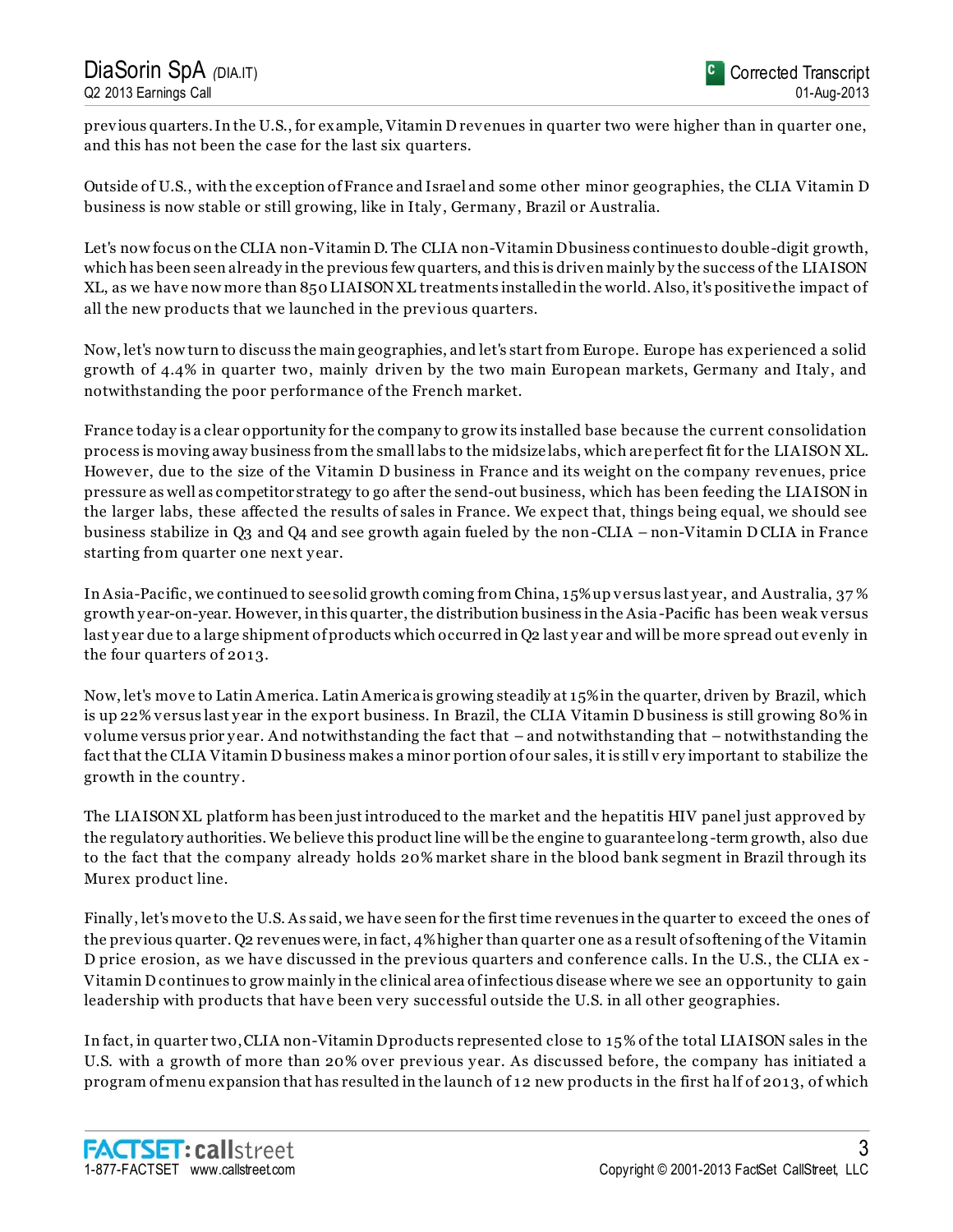six were approved by the FDA in quarter two, bringing the total number of LIAISON products available in the U.S. to 35.

Let's discuss now instrument placements. In quarter two, a total of 186 sy stems were installed worldwide, of which 137 have been LIAISON XL. These proved the success of our platform, which is appreciated both in the midsize labs and the big labs. In quarter two, we have launched our new LIAISON assay for Chlamy dia trachomatis. It is two products. These are specialty infectious disease products not available on any other instrument from our competitors, which will complement our infectious disease offering and is key to anchor our LIAISON installed base.

Let's now move to discuss our molecular program. In quarter two, two new assays have been made available on the LIAISON IAM platform, the Parvovirus assay and the toxoplasmosis assay. These two products belong to the infectious disease clinical segment and are key to complete our menu of the LIAISON IAM to be able to p rovide a molecular solution to all our microbiology customers who are currently already using our traditional immunoassay products.

Let me remind you, for example, that Parvovirus is a flagship product for the company and we have reached a leading position worldwide after the acquisition of the Biotrin product line. This new molecular product is intended to go to the existing customer base to strengthen our position as leader in the field of infectious disease. So far, roughly 30 LIAISON IAM sy stems have been placed with customers, mainly in Europe and Australia.

I will now turn the podium to Mr. de Angelis. He will comment on financials, and then we will open the Q&A session. ................................................................................................................................................................................................................................

# Pier Luigi de Angelis

*Chief Financial Officer & Senior Corporate VP, DiaSorin SpA*

Thank y ou, Carlo. Ladies and gentlemen, good afternoon. Let's start having a look at the income statement. I will not spend too much time on the revenues trend because Carlo already did it deeply. Let me only remind y ou that in the first half, revenues were  $\mathfrak{C}219.7$  million, in line with previous year at current exchange rate and up to 0.7% at constant exchange rate, and that molecular business contributed for  $\epsilon_{1.7}$  million to the total turnover.

When we look at group marginality, it's worth mentioning that the revenues trend in the second quarter and in the first half were accompanied by a strong performance of the economic margins, in line with our expectation. Gross margin in the first half summarized to  $\epsilon_{151.9}$  million with an incident on the revenues of 69.1%, in line with last y ear. If we look at OpEx in the semester, there was an increase of 4%, mainly as the result of the cost incurred to support the launch of the new molecular business.

Let me now explain the numbers behind the other operating expenses registered in the second quarter for  $\epsilon_{3.1}$ million and in the first half for  $\mathfrak{C}2.6$  million  $\mathfrak{C}$ . These costs are mainly related to the exchange rate fluctuation occurred in the period. In fact, in the second quarter, the euro appreciated 1.9% against the United States dollar, 19% against South African rand, 7.3% against the Brazilian reais, and 4% against the Australian dollar. In the first half, the euro appreciation was equal to 17.7% against the South African rand, 10.5% against the Brazilian reais, and 3.2% against the Australian dollar. This trend of exchange rate resulted in a negative impact on EBITDA level at  $\epsilon$ 1.9 million in the second quarter and  $\epsilon$ 0.6 million in the first half.

On top of this, EBITDA was influenced by the operating expenses relate d to R&D and to the creation of a dedicated sales force for the molecular business, which accounted for  $\epsilon_1$ .8 million in the second quarter and  $\epsilon_3$ .6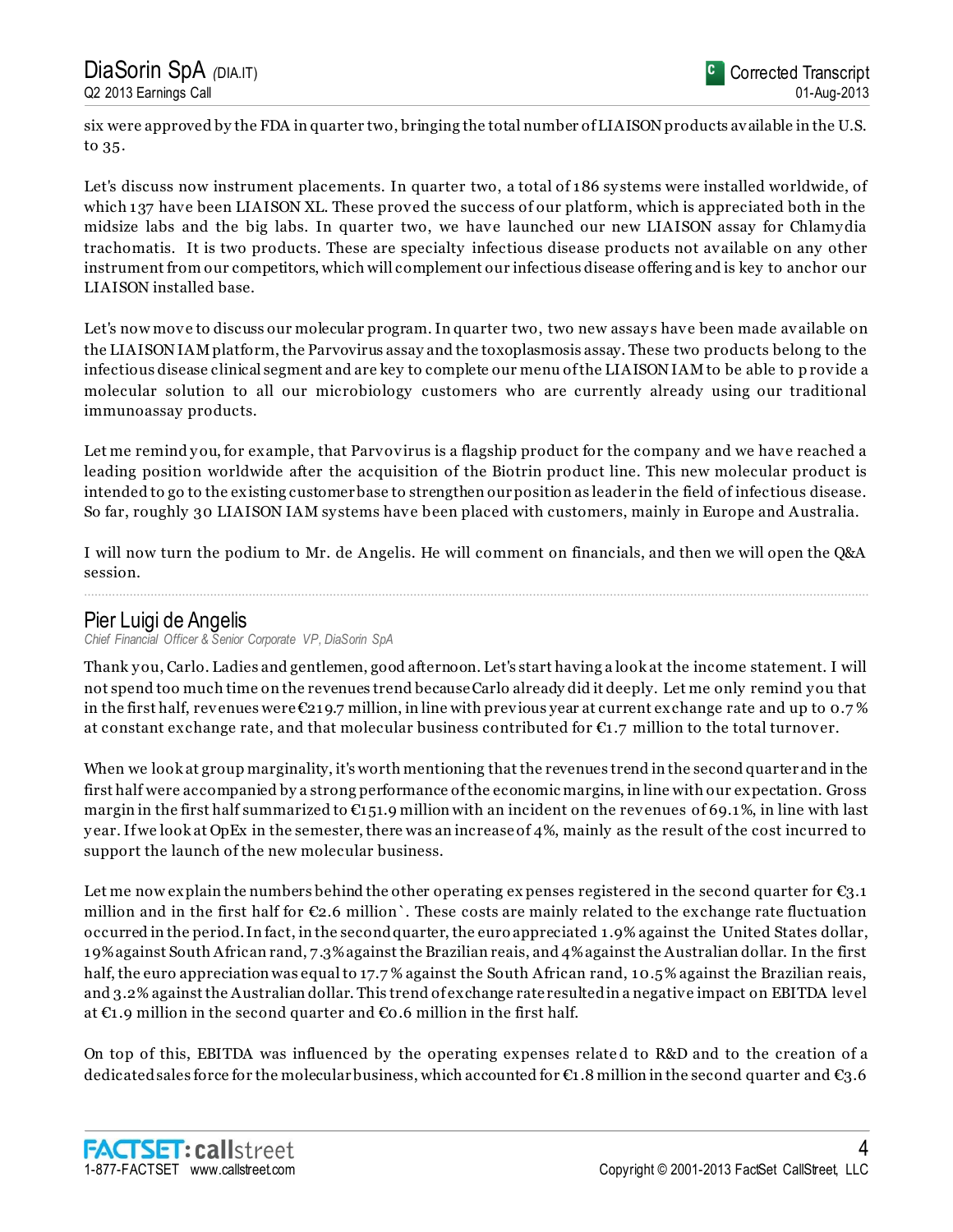million in the first half. As a consequence of this, the EBITDA margin in the second quarter was equal to 37 .1%, but 39.1% when excluding the molecular business.

The remaining negative difference of 7 0 basis points versus the second quarter of 2012 is explained by the negative FX headwind in the quarter, as already commented before. In the first half, the EBITDA margin was equal to 38.2% and 40.1% when excluding the molecular business with non-material impact driven by FX headwind when compared to the first half of the last y ear.

Let me now spend some words on the taxation of the second quarter, which affected negatively the net profit. In the second quarter 2013, the higher tax rate was due to non-deductible tax withholdings calculated on a greater amount of dividends received by the group's parent company when compared to the last y ear. As far as the semester is concerned, there is not a material difference in comparison.

On top of this, the net profit has been affected by negative headwind on FX exchange rate, already commented before, totaling in the second quarter  $\epsilon_{20.5}$  million and in the first half  $\epsilon_{41}$  million, which is close to 19% of the revenues.

Moving to the balance sheet at June 30, the net capital employed amounted to  $\epsilon$ 322.8 million, with an increase of  $\epsilon$ <sub>5</sub> million when compared to the beginning of the year, mainly due to the increase of the net working capital. This was due in particular to the higher trade receivable and inventories, partially offset by the change of the current assets and liabilities.

The increase in trade receivable of  $\mathfrak{C}_7$  .3 million reflects the good performance of revenue, in particular in Germany , Italy and Brazil, while also reflecting the deterioration of pay ment performance in certain European markets. The increase in inventory of  $\epsilon_{2,1}$  million is due to the higher inventory of semi-finished products in the production size of the group for products whose launch is expected in the coming months.

In the first half of 2013, once again, we are starting to register a very solid net financial position equal to  $\epsilon$ 56.8 million, net of the payment of  $\epsilon_{27.2}$  million in ordinary dividends which – with an improvement of  $\epsilon_{9.6}$  million from December 31, 2012. This increase reflects the significant cash flow generated from operating activity in the semester, equal to €37.4 million. It is noteworthy that the second quarter of 2012, the company had received a pay ment of €9.6 million from the Spanish public administration as a settlement of trade receivables for previous quarters. This payment, not yet occurred this year, and is scheduled for the second half of this year.

Last but not least, let me conclude confirming that our strategy is working across all the products menu. And for this reason, we are comfortable in confirming the guidance for the full y ear 2013, both in terms of revenues, EBITDA and LIAISON and LIAISON XL sy stem installed.

................................................................................................................................................................................................................................

# Carlo Rosa

*CEO, Executive Director & General Manager, DiaSorin SpA*

Thank you, Pier Luigi. So, now we open the Q&A session.

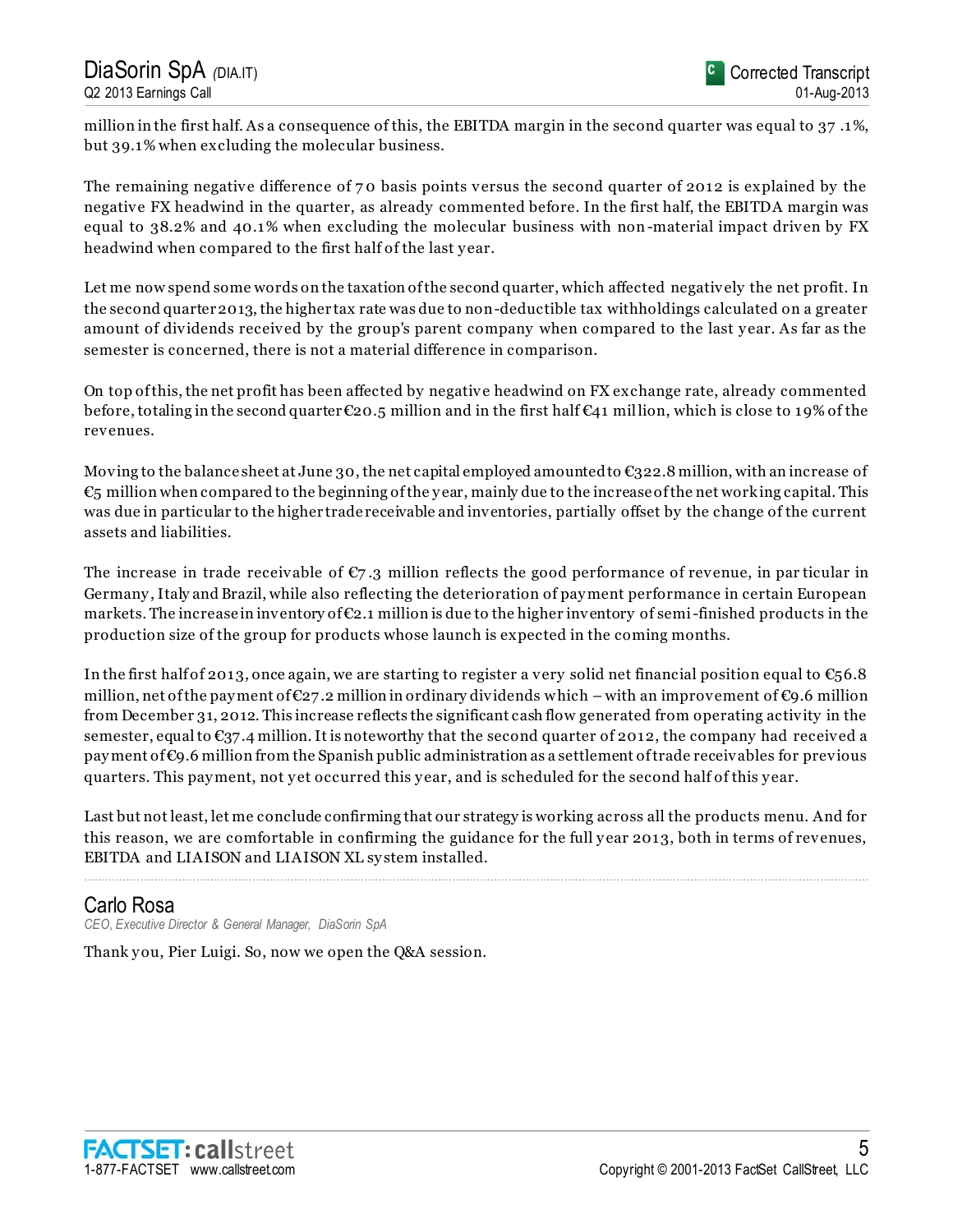# **QUESTION AND ANSWER SECTION**

**Operator**: Excuse me, this is the Chorus Call conference operator. We will now begin the question-and-answer session. The first question is from Romain Zana of Exane BNP Paribas. Please go ahead. ................................................................................................................................................................................................................................

**Romain Zana**<br>Analyst, Exane BNP Paribas SA *Analyst, Exane BNP Paribas SA* Q

Yeah. Good afternoon, gentlemen. Three questions, if I may, the first one on aldosterone. Could you give us more color about the market potential in the US for the assay renin as well as the medical guidelines associated to this assay as well as reimbursements? So may be this one first and I'll ask the other one after.

................................................................................................................................................................................................................................

................................................................................................................................................................................................................................

### Carlo Rosa

*CEO, Executive Director & General Manager, DiaSorin SpA* A

Romain, do you mind just listing the three questions so we decide who is going to take it?

**Romain Zana**<br>Analyst, Exane BNP Paribas SA *Analyst, Exane BNP Paribas SA* Q

Y eah, sure. So one question, actually, is on Vitamin D. Y ou have guided so far on a €10 million decline of sales for 2013. And according to my estimates, such a decline has already been reached in H1. So, could y ou explain why y ou are confident on the sharp stabilization in H2?

And the last question is on the EBITDA guidance, which implies basically roughly 7 % growth of EBITDA in the second part of the y ear. So I was wondering what are the main drivers that should support the expected recovery . It's notably linked to the gross margin recovery that we've seen in Q2.

................................................................................................................................................................................................................................

# Carlo Rosa

*CEO, Executive Director & General Manager, DiaSorin SpA* A

Okay , let me start from DiaSorin Vitamin D. It's very simple. As y ou said in quarter one, we have seen a steep decline y ear-on-year on Vitamin Das expected. In quarter two, we have seen softening of the Vitamin D decline, and then we expect that in quarter three and quarter four still some decline in order to get to the  $\epsilon$ 10 million that we've indicated. By the way , we are not there yet. We are close but not there y et. Therefore, the weight on, let me say, on the decline – the weight on the growth of companies for the Vitamin D decline will decrease allowing then what is – I mean, all the other product line, which now are contributing double-digit growth then to express their full potential.

So, if you do the calculation, starting from the current EBITDA level and going forward, making the revenue – full-y ear revenue that we've indicated on the guideline and calculating an EBITDA margin in line with what we have seen in quarter one and quarter two, you will get, in fact, to the  $\epsilon$ 178 million EBITDA, which is what we indicated in the guidance. So y ou do not necessarily need a margin improvement, what y ou need is a stabilization of Vitamin D, and then the [indiscernible] (19:47 ) of that – the rates of the growth, which is already happening, can be a positive contributor.

As far as Vitamin D, I think I already answered. I said yes, the vast majority of what we said we're going to lose – or estimated we're going to lose in Q1 – in the y ear already happened in quarter one and quarter two. Not there yet but, again, most of it is gone. Most of the hit was taken in Q1. Quarter two was better. Especially , in my opinion,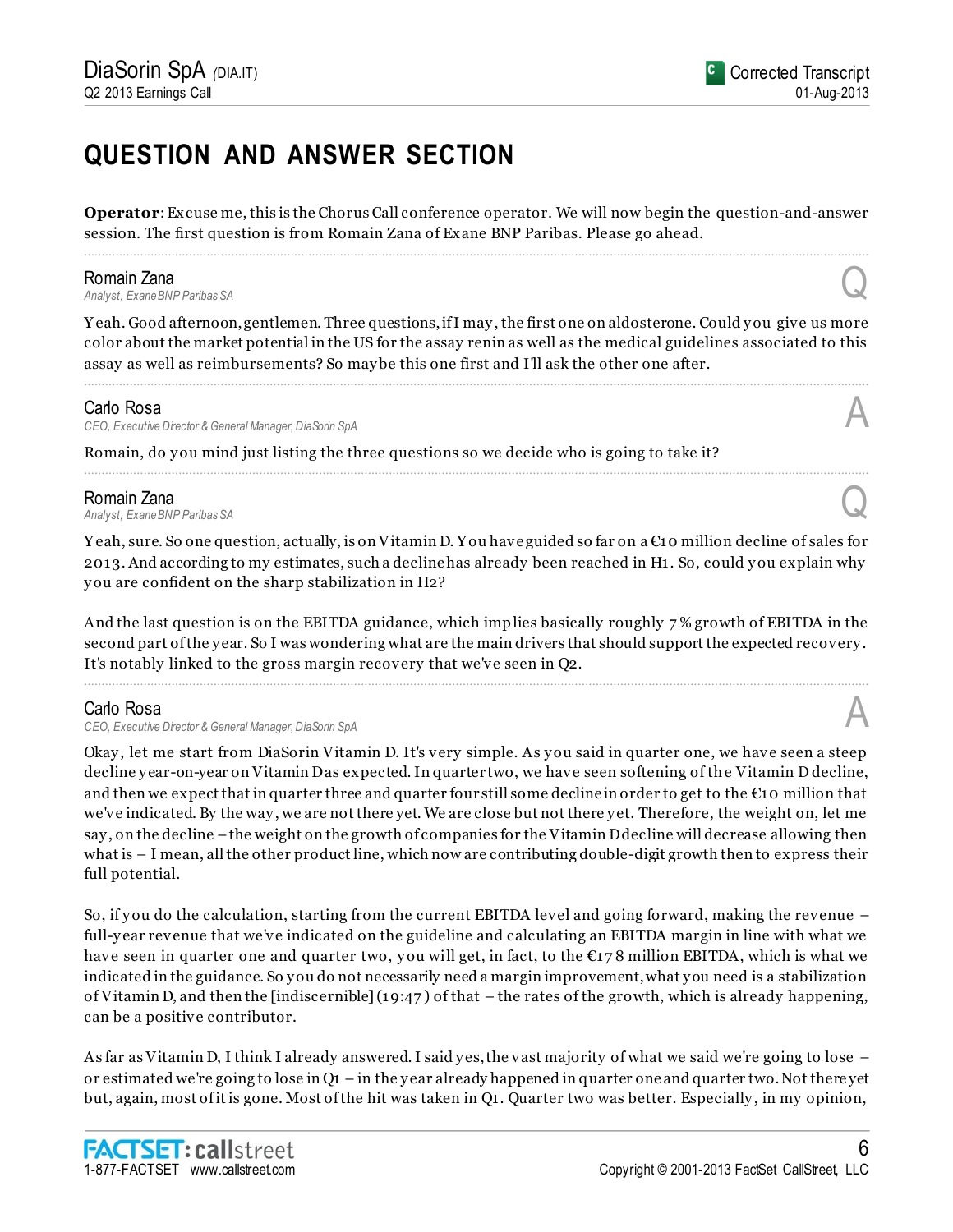the positive indication here comes from the U.S. where, as I said here in my comment is the first time in many quarters where the quarter –one quarter is better than the previous one. And again, this is – since a good chunk of our U.S. revenues coming from Vitamin D, this is related to the fact that we see that y ear -over-year, the erosion and the effect on the price concession we gave in 2012, this effect is softening, let me say . So we are cautiously positive about the quarter three and quarter four.

As far as aldosterone, listen, we can spend an hour on this one, but let me just make it clear to you. As far as the U.S. is concerned, the existing market potential entities in terms of the use of aldosterone and renin and the ratio between the two in order to diagnose a primary aldosteronism, the market potential is fairly limited as we speak. We estimate something around \$5 million. However, the problem in the U.S. is that the clinical practice is not using these as a tool for diagnosis, which would be a great help because, as y ou understand, hy pertension is becoming a chronic issue in the U.S. market.

So, sales development here are related –let me say strategic sales development behind the  $\epsilon$ <sub>5</sub> million are more related to the fact that we work with the medical community , which is what we are doing right now, in order to develop guidelines which recommend the use of the ratio between aldo and renin in order to manage – diagnose and manage the hy pertension. It's a long-term project. However, it does have great potential and also reimbursement today for renin and aldosterone in the U.S. is very high, and so it would allow positioning of pricing in the U.S., which is high.

The third element which is interesting is that with the exception of IDS, which is a relatively small competitor of ours, worldwide aldosterone and renin are not on the map of the big guy s , like the Roches, Siemens and the Abbotts of the world. And that clearly is taking away a lot of pressure on one side, is allowing us to, as we did in Europe, develop a market and then work on the demand.

Sooner, it becomes –I'm anticipating y our next question. What if this becomes all of a sudden a big market? Do y ou guy s have a reagent to protect it? No, we don't. It's not an IP issue. However, in this case, again, aldosterone is a very complicated assay to develop. We develop a reagent which is unique together with the collaboration with a UK firm, and I believe the barrier of entry to the market, if this becomes interesting, is going to be high. But we don't have any IP protection on this.

................................................................................................................................................................................................................................

**Romain Zana**<br>Analyst, Exane BNP Paribas SA *Analyst, Exane BNP Paribas SA* Q

Okay . Thank y ou very much. And do y ou expect it to be a significant growth driver in the coming y ears or... ................................................................................................................................................................................................................................

................................................................................................................................................................................................................................

### Carlo Rosa *CEO, Executive Director & General Manager, DiaSorin SpA* A

I do expect...

**Romain Zana**<br>Analyst, Exane BNP Paribas SA *Analyst, Exane BNP Paribas SA* Q

...it will take a long time?

### Carlo Rosa

*CEO, Executive Director & General Manager, DiaSorin SpA* A

As I've indicated to you, I think that strategically there are two areas, clinical area, besides the traditional infectious disease products where I see opportunity . One is dialy sis, PKD, so chronic disease – chronic kidney

................................................................................................................................................................................................................................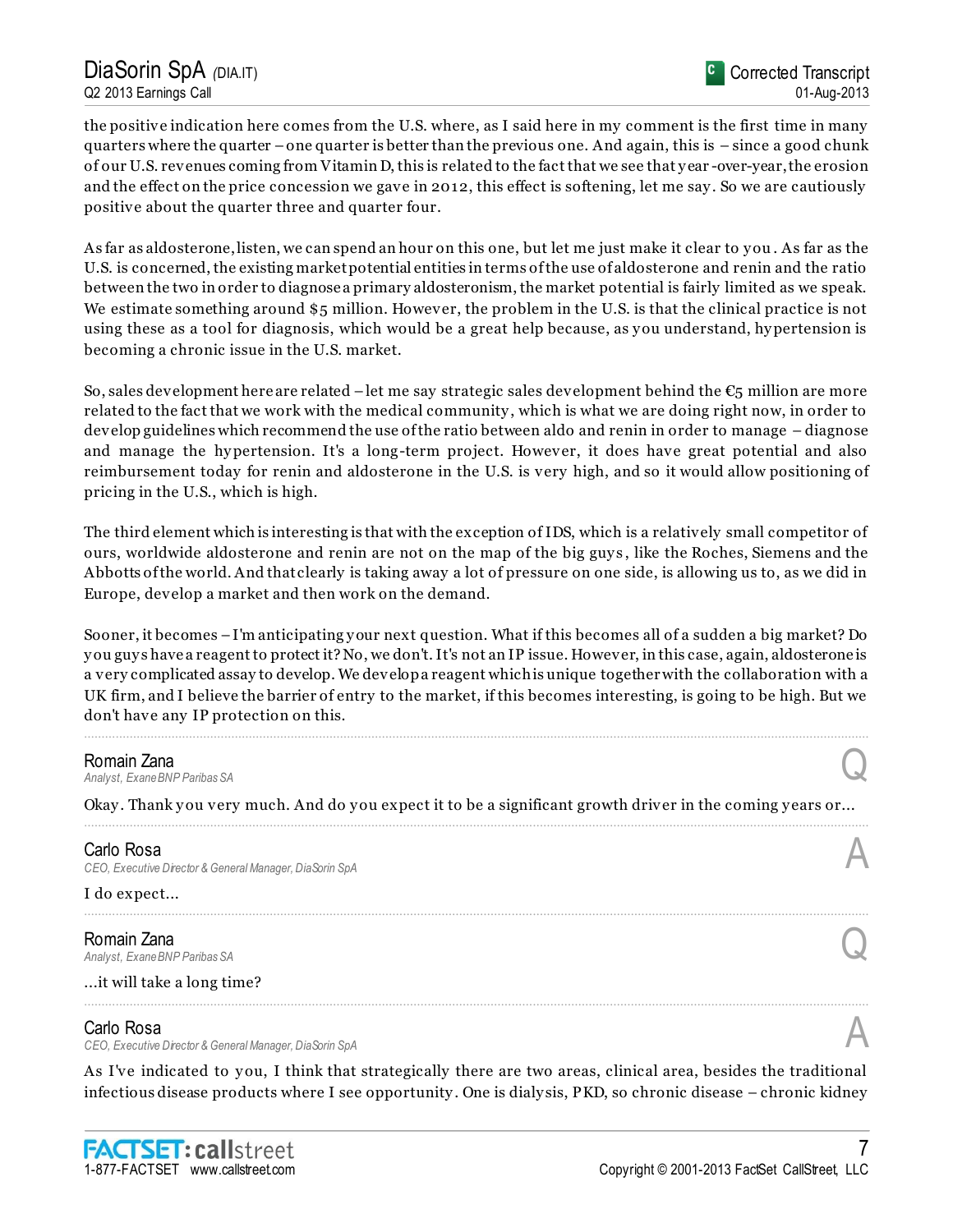DiaSorin SpA *(*DIA.IT) Q2 2013 Earnings Call

disease management. And we have products developed on that and we have research and development on that. And then is hy pertension where the product already hit the market and we are working to consolidate first the existing market that we captured through our renin products, selling also aldosterone, this is in Europe, and also creating demand using educational tool for endocrinologists that are today are managing either patient.

................................................................................................................................................................................................................................

................................................................................................................................................................................................................................

................................................................................................................................................................................................................................

................................................................................................................................................................................................................................

**Romain Zana**<br>Analyst, Exane BNP Paribas SA *Analyst, Exane BNP Paribas SA* Q

Thank you very much for the details.

### Carlo Rosa

*CEO, Executive Director & General Manager, DiaSorin SpA* A

Y ou're welcome.

**Operator**: The next question is from Massimo Vecchio of Mediobanca. Please go ahead.

#### Massimo Vecchio

*Analyst, Mediobanca Banca di Credit Finanziario SpA (Broker)* Q

Good morning. Carlo, I have a question on the placings in the second quarter. I am not sure if you are ready to comment or disclose, but I was wondering if y ou can go into details between the different kind of customers that are taking LIAISON versus the XL size geographies, if you are willing to disclose that.

................................................................................................................................................................................................................................

................................................................................................................................................................................................................................

### Carlo Rosa

*CEO, Executive Director & General Manager, DiaSorin SpA* A

Y ou are meaning – y ou mean the LIAISON versus XL?

### Massimo Vecchio

*Analyst, Mediobanca Banca di Credit Finanziario SpA (Broker)* Q

Y es, the 49 LIAISON versus the XL. To put it another way , I'm impressed by the relatively high number of LIAISON which are still placed, so I was wondering what kind of labs is taking it and why and probably there is a difference in geography by geography .

................................................................................................................................................................................................................................

### Carlo Rosa

*CEO, Executive Director & General Manager, DiaSorin SpA* A

I think that there is something y ou need to understand, which may be misleading. We've alway s provided net placements, okay? Net placements means that the net number of sy stems between the one we place and the one we take off the market because that gives you growth of the installed base, which is relevant, net of cannibalization.

So, this quarter, in terms of placement of LIAISON, is not so different from what we have seen in previous quarters. And typically, obviously LIAISON, they do go to Asia-Pacific, mainly China, where there is still a very interesting growing customer base of midsize labs that can take the LIAISON.

In China, we have also launched the XL. Now we have 12 XL places and we have lots of hopes and expectations on the success also there on XL platform. But mainly , the LIAISON today goes to Asia -Pacific. Today , we have 400 LIAISONs installed in China. Placing rate has been traditionally between 70 to 90 LIAISON per year, and we continue to see that.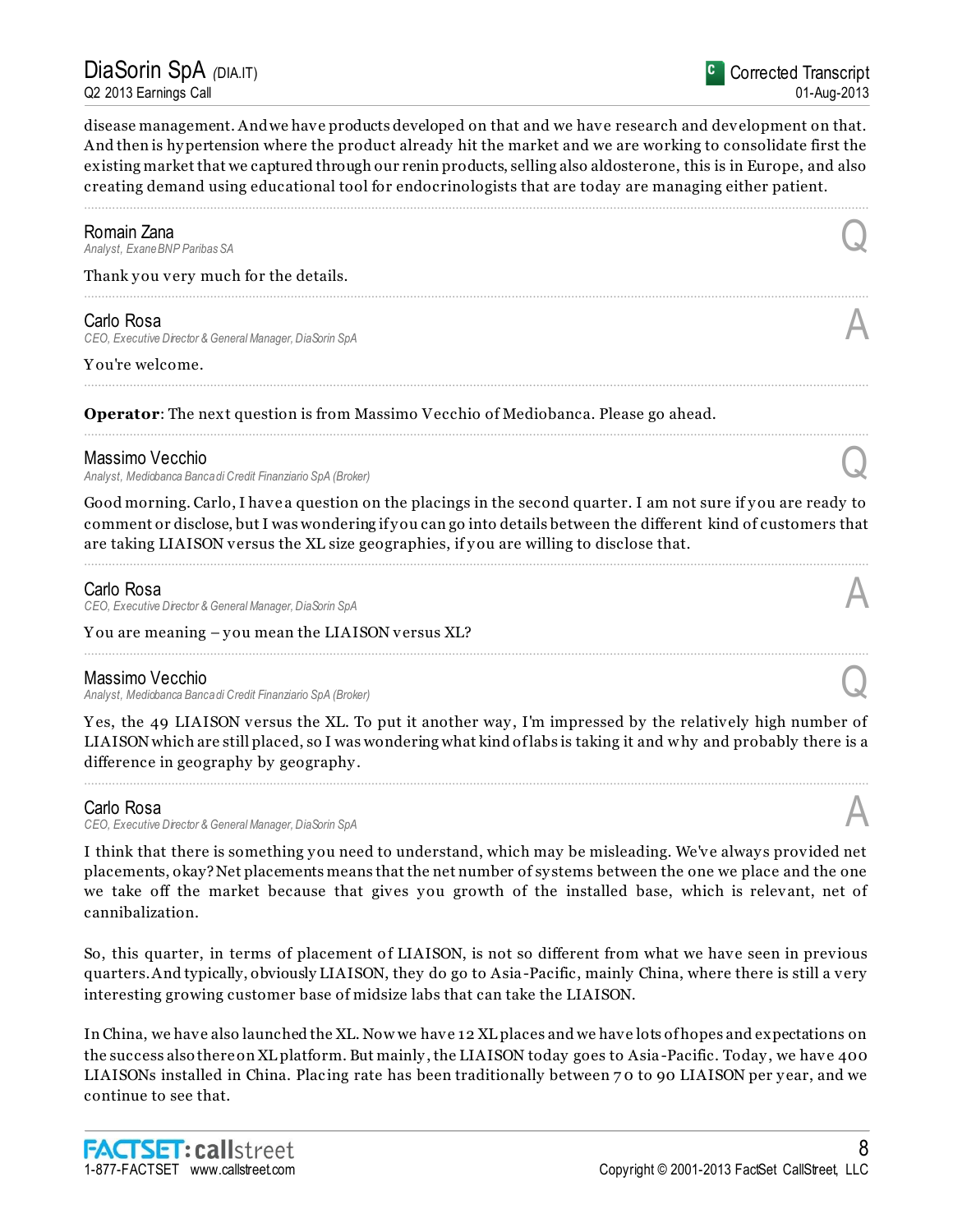To a point that very recently , we have agreed to expand for four more y ears life of the LIAISON, signing up an additional contract with a current supplier to allow us to access the LIAISON platform for this market for the foreseeable future.

As far as the LIAISON XL is concerned, 130, 140 systems a quarter is what you have seen that we have done also in the past. The installed base is primarily going to Europe these days and the U.S. Europe, as y ou have seen from the numbers, Europe is doing very well for us. 4.4% growth in the current economic environment is extraordinary. The main drivers again are Italy and Germany that are taking lots of XLs, as well as Fra nce. The problem is that unfortunately it is frustrating, in France, y ou see a net negative impact due to the fact that Vitamin D really started from a very high number and is falling down, but there is a buildup of the LIAISON XL installed base also in th at territory. I hope I gave you the right split.

#### Massimo Vecchio

*Analyst, Mediobanca Banca di Credit Finanziario SpA (Broker)* Q

Y eah. Yeah. Yes. In China, y ou are direct in some areas, but y ou still use distributors in other areas. Is it correct? ................................................................................................................................................................................................................................

................................................................................................................................................................................................................................

### Carlo Rosa

*CEO, Executive Director & General Manager, DiaSorin SpA* A

In China, we – no. In China, we use distributors, as every body else does. It's very ty pical of this country every where. But then we have a local infrastructure of service, people. We have sales manager, managing distributors, and we have marketing people. We have over 50 people dedicated to the Chinese market. And the difference is that whereas the LIAISON is sold in China to the distributor, for the LIAISON XL, we decided to use a different strategy because of the relevance of the platform strategically . We are not selling the XL to the distributor. We are placing the XL to the customers. We are servicing the XL ourselves, and the distributor is the one that is managing the reagent stream, so revenues are associated with the reagent.

As far as China is concerned, there's one thing which is very relevant. We expect by y ear -end to get approval of the full hepatitis and HIV line, and this is extremely relevant for us because the Chinese market for hepatitis is huge. There are over 200 million chronic hepatitis B patients in China. And we expect that going forward, our infectious disease footprint, which is the one we built around the TORCH and prenatal disease testing, would be further incremented using the hepatitis opportunity. So, China, we have short-term and long-term strategy because we have this whole new product line and we expect to be approved by December then we continue to feel going forward.

................................................................................................................................................................................................................................

................................................................................................................................................................................................................................

................................................................................................................................................................................................................................

# Massimo Vecchio

*Analyst, Mediobanca Bancadi Credit Finanziario SpA (Broker)* Q

Thank you very much, very useful.

**Operator**: The next question is from Martin Wales of UBS. Please go ahead.

# Martin R. Wales **Martin R. Wales**<br>Analyst, UBS Ltd. (Broker)

Hello. Good afternoon. Could we start with a simple clarification of y our EBITDA guidance which is at constant exchange rate? What would the implied EBITDA be at current exchange rates, if it would hold for the rest of the y ear? ................................................................................................................................................................................................................................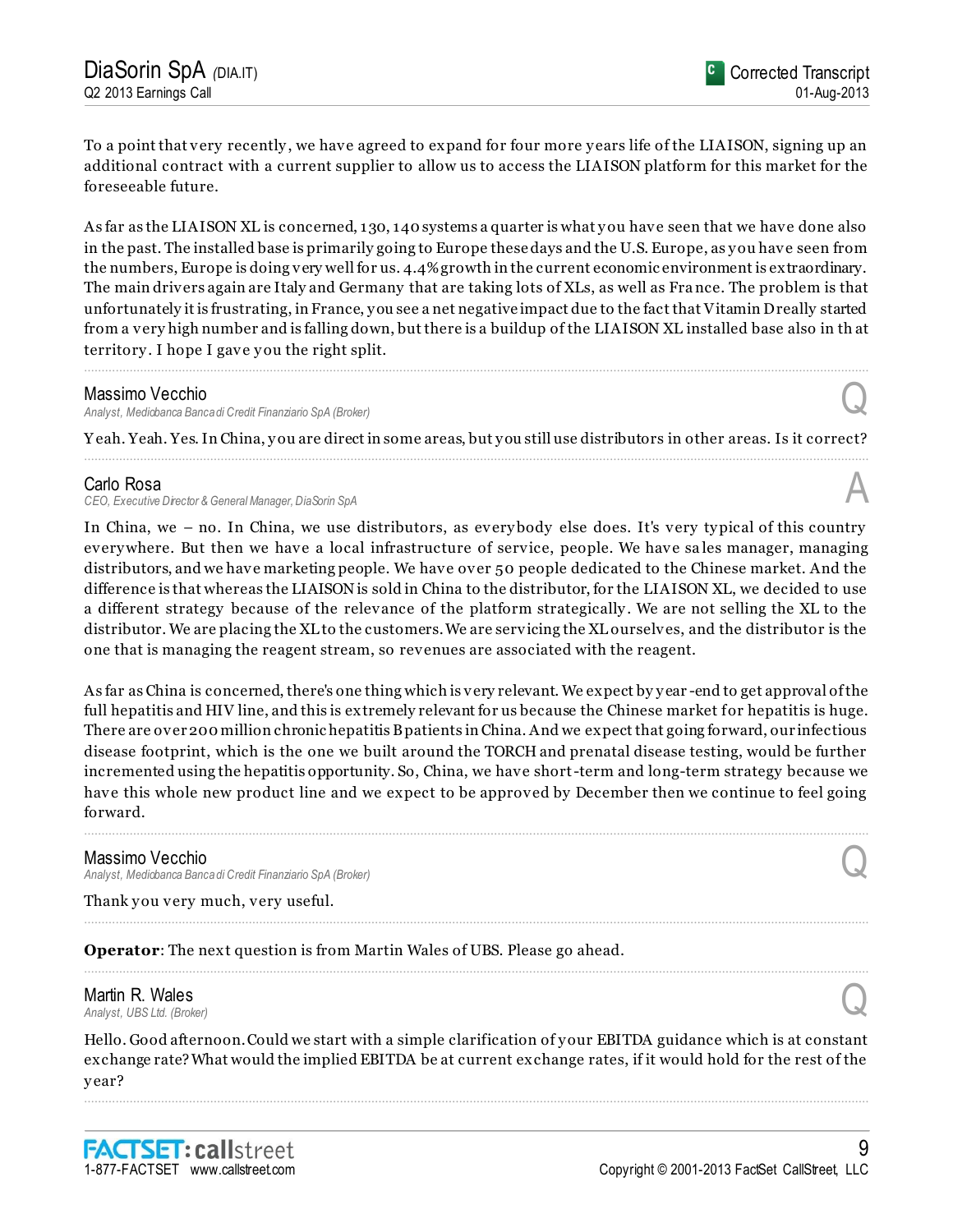#### Carlo Rosa

*CEO, Executive Director & General Manager, DiaSorin SpA* A

Martin, I don't know, meaning that you're asking what would be  $-$  what would  $-$  sorry  $-$  definitely, should I understand, you're saying what would be the guidance at current exchange rate, right? ................................................................................................................................................................................................................................

| Martin R. Wales<br>Analyst, UBS Ltd. (Broker)                         |  |
|-----------------------------------------------------------------------|--|
| Yes, precisely right.                                                 |  |
| Carlo Rosa<br>CEO, Executive Director & General Manager, DiaSorin SpA |  |
| Current meaning the first six months exchange rate?                   |  |
| Martin R. Wales<br>Analyst, UBS Ltd. (Broker)                         |  |
|                                                                       |  |

Meaning today 's exchange rate, if it holds for the rest of the y ear.

#### Carlo Rosa

*CEO, Executive Director & General Manager, DiaSorin SpA* A

I don't have it in front of me. I don't know. We need to do a calculation. It's fairly complex because unfortunately , today we don't suffer from the exchange rate on the dollar side so, y es, because in Q1 and Q2, y ear-on-y ear, the dollar has been fairly flat. We expect to see an impact in Q3 and Q4 because last year, if you remember, the dollar in  $Q_3$  went – is up  $$1.21$ ,  $$1.22$  to the euro, okay?

................................................................................................................................................................................................................................

Here today the major impact is related to two currencies where we have significant business. One is the reais which, as you know, is on a free fall, and the other one is Australian dollar. Australia, for us, is clearly significant. And these two currencies are getting weaker by the day, but again, it's a fairly complex mix and I don't even answer as far as what – how to translate to the EBITDA guidance.

................................................................................................................................................................................................................................

### Martin R. Wales

**Martin R. Wales**<br>Analyst, UBS Ltd. (Broker)

Okay . If we talk about Germany for a second, y ou indicated in the press release y ou designed some deals with various private lab chains. Can you give us a little bit more detail on that?

And secondly, now we're actually into the y ear, price cuts for diagnostic tests that y our customers are suffering. Can you just reassure us that you're not seeing any price pressure as a result of that in Germany? ................................................................................................................................................................................................................................

### Carlo Rosa

*CEO, Executive Director & General Manager, DiaSorin SpA* A

The deal we are referring to is the deal with press release is the Sonic deal. As you know, Sonic has been on a buy ing spree in Germany , and so we are really benefiting from corporate deals we cut with Sonic in Australia which...

................................................................................................................................................................................................................................

Martin R. Wales **Martin R. Wales**<br>Analyst, UBS Ltd. (Broker)

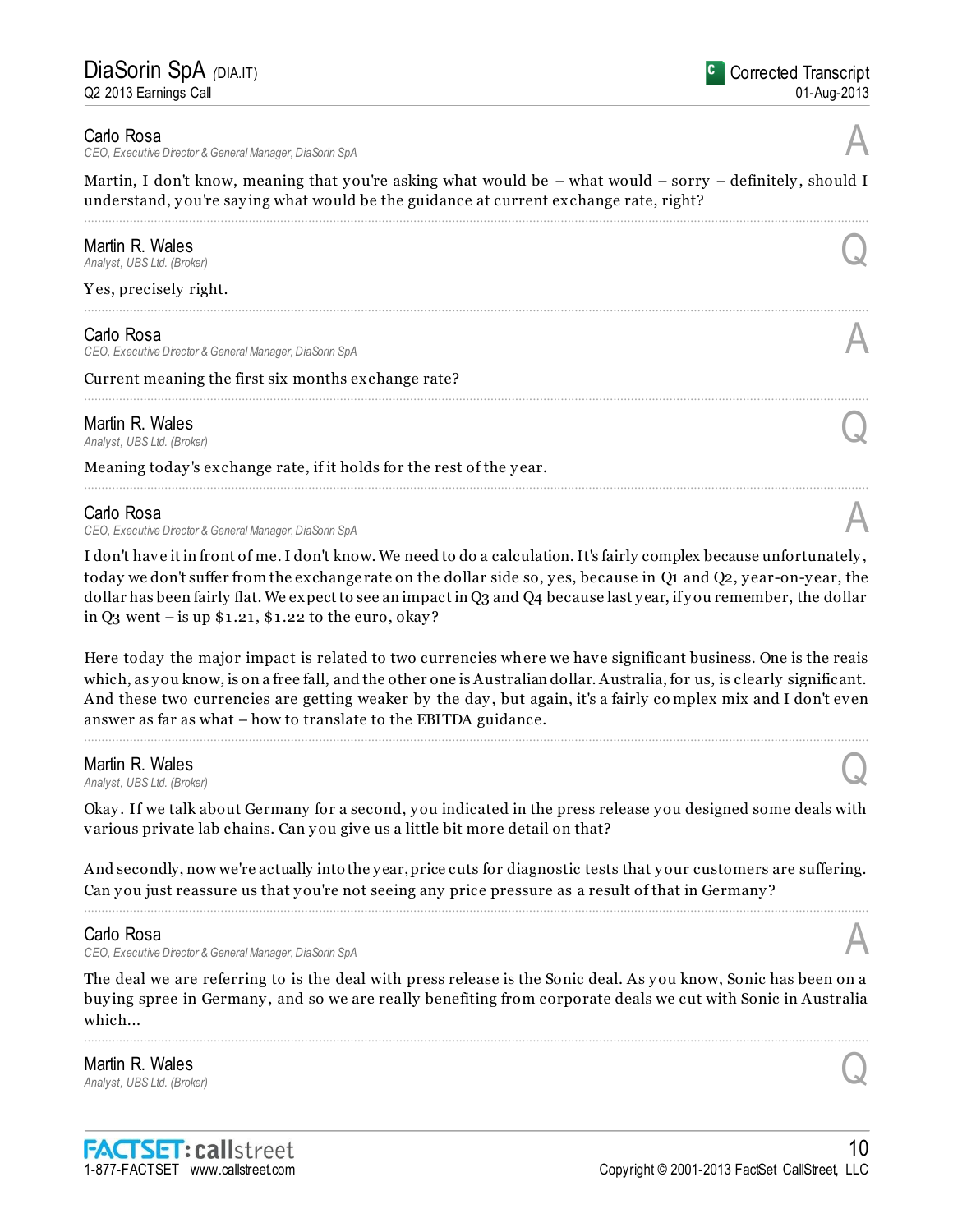Sorry , I just thought when y ou used the word private, which I think y ou did, private laboratories, y ou meant for the non – obviously , Sonic's a quoted company , which [indiscernible] (33:30) ................................................................................................................................................................................................................................

### Carlo Rosa

*CEO, Executive Director & General Manager, DiaSorin SpA* A

#### No, sorry . No, no. ................................................................................................................................................................................................................................

# **Martin R. Wales**<br>Analyst, UBS Ltd. (Broker)

**Martin R. Wales**<br>Analyst, UBS Ltd. (Broker)

I see. I understand that, yes.

### Carlo Rosa

*CEO, Executive Director & General Manager, DiaSorin SpA* A

This has nothing to do with financials. As far as price cuts, yes, we do see, let me say tightening of budgets and we do see price pressure overall, not only in Germany but throughout the continent. And this is w hy I believe that 15% growth in Germany , almost 6% growth in Italy , where the market pretty much have collapsed by almost 4%, is a fantastic result. So, we are delivering these results notwithstanding the price pressure that we see throughout all geographies.

................................................................................................................................................................................................................................

But listen, Martin, these days, pretty much y ou'll see the same effect throughout the world because U.S. simply is – every body 's waiting to see what is going to be the effect of the reform. In China, the cut reimbursement, on average, by 5%, 10% per y ear.

................................................................................................................................................................................................................................

# Martin R. Wales **Martin R. Wales**<br>Analyst, UBS Ltd. (Broker)

Okay. And in terms of your U.S. chemiluminescence business, obviously you've hit your target of 35 tests by the end of the first half. Y ou've stated ultimately y ou would like to get to around about 50 specialist tests. Any sense of timeframe when we'll see the next tranche of test approvals because obviously y ou've had a phenomenal first half in getting tests approved there?

................................................................................................................................................................................................................................

### Carlo Rosa

*CEO, Executive Director & General Manager, DiaSorin SpA* A

We have three tests, I think, submitted, and so we should get to 38 by the end of the year. And then there is another wave of products that we want to target, but some of these are part of a relationship with third parties, so I would prefer for the time being just to keep it confidential.

................................................................................................................................................................................................................................

### Martin R. Wales

**Martin R. Wales**<br>Analyst, UBS Ltd. (Broker)

Okay . And one – just again, another quick clarification. Could you just explain why the tax rate was higher in Q2 versus Q1? I didn't quite catch the explanation first time around. ................................................................................................................................................................................................................................

................................................................................................................................................................................................................................

# Carlo Rosa

*CEO, Executive Director & General Manager, DiaSorin SpA* A

The tax rate, why in Q2 is better than Q1. Pier Luigi is going to address this.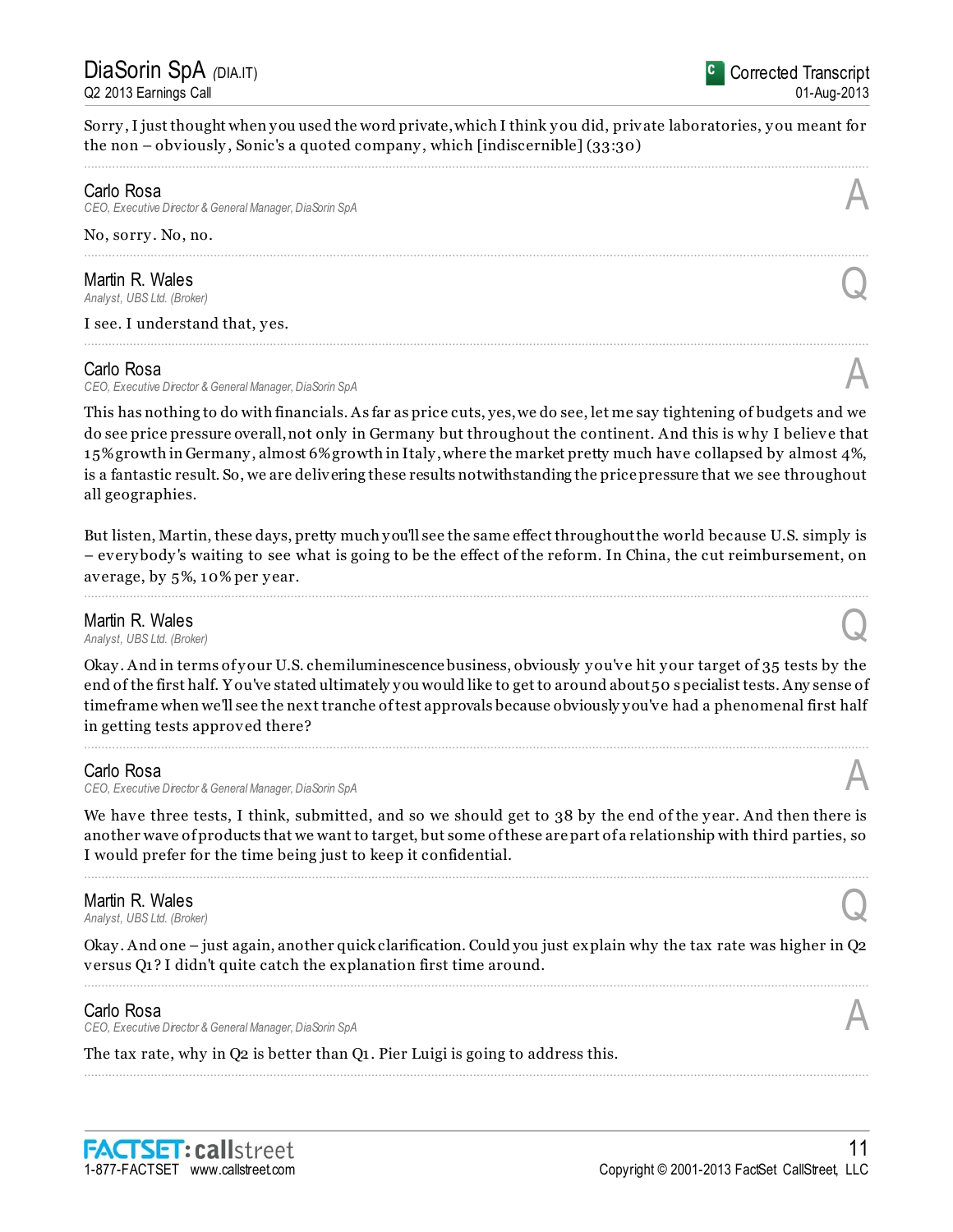**Martin R. Wales**<br>Analyst, UBS Ltd. (Broker) **Martin R. Wales**<br>Analyst, UBS Ltd. (Broker)

Thank you.

# Pier Luigi de Angelis

*Chief Financial Officer & Senior Corporate VP, DiaSorin SpA* A

Okay . The tax rate is higher because we had a different calendarization of the dividends. And in Q2 we got some dividends to pay – we've got some dividends from the state and this determined a higher tax rate. The second effect is this one, that we aren't having geographic results in Europe, for example, in Italy who is making more profit than other countries. And as y ou know, the tax rate in Italy is higher than the tax rate in the other countries. So the geographic concentration of the profit in the country where the tax rate is higher is determining this.

................................................................................................................................................................................................................................

................................................................................................................................................................................................................................

................................................................................................................................................................................................................................

**Martin R. Wales**<br>Analyst. UBS Ltd. (Broker) **Martin R. Wales**<br>Analyst, UBS Ltd. (Broker)

Okay, thank you very much.

**Operator**: The next question is from Mathieu Chabert of Bry an, Garnier. Please go ahead, sir.

**Mathieu Chabert**<br>Analyst, Bryan, Garnier & Co Ltd. (France) *Analyst, Bryan, Garnier & Co Ltd. (France)* Q

Y es, good afternoon. Two questions, if I may . Carlo, y ou mentioned lately that you were open to a partnership with a larger play er. I was wondering if y ou could give us some details from the set of discussion that you are having as well of the rationale of such a need for partnering.

And secondly, it has now been a couple of months since you launched the molecular products. Could you comment on the feedback y ou are receiving from customers? Thank y ou. ................................................................................................................................................................................................................................

### Carlo Rosa

*CEO, Executive Director & General Manager, DiaSorin SpA* A

Y es. Okay , let me just discuss about the strategic partnerships. I need to step back one second to explain – to frame this within the current environment. What we have seen worldwide is that as pressure is put on the healthcare system to increase efficiency, finally, government understood that the real way to do it is not simply to put more pressure on reimbursement but to optimize labs. And y ou have seen this in France with the current tax incentive for small labs to consolidate. You have seen this, as we speak, in Italy, where in a lot of different provinces and cities, multiple labs are in the process of being shut down and consolidated into one lab.

So, what we see is that there is a tendency – and sorry , also in the U.S., which has been traditionally a consolidated market, if y ou think about the announcement that Quest made, that as part of their strategy to improve margin out of its 23 labs that they are running, they want to reduce it to eight. So there is a worldwide ongoing process to consolidate labs into, what is called in the industry , mega labs.

Now, mega labs already exist. And typically mega labs today, when they need to select a certain vendor for their routine products, they call the big suppliers, so the Roches, Siemens, Beckmans of the world, and they ask them to provide them product offering for, let me say, whatever they can provide, which is 60%, 7 0% of the routine test. And then once the lab is selecting the major supplier, then the lab goes and finds smaller suppliers for the products that the big companies cannot supply . This is what has been happening until y esterday .



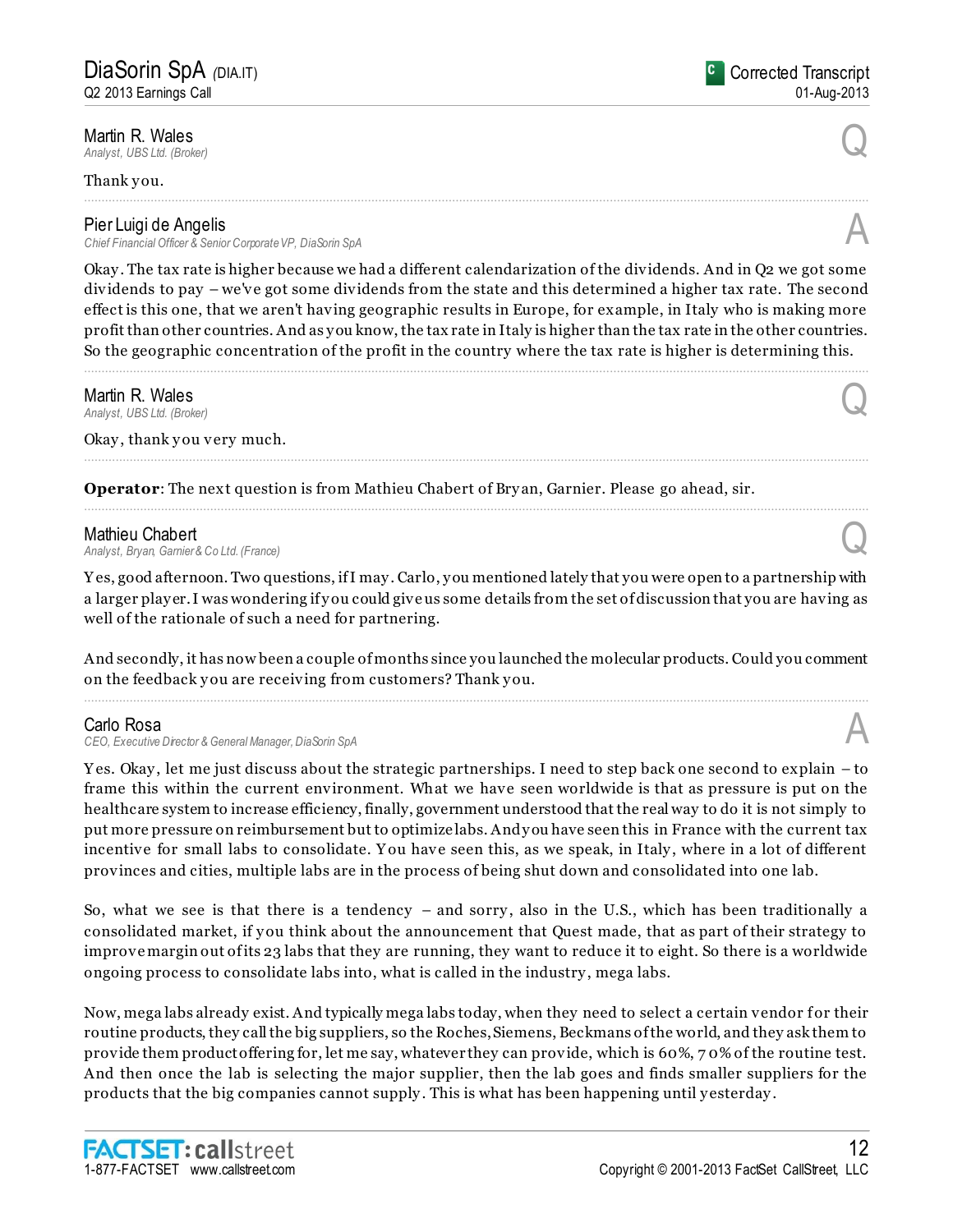Now, what we have seen recently is that for these big labs the situation is changing. So, the lab goes again to the Siemens, Abbott and the Roche of the world, but rather than asking them to provide only what they can provide, they ask them to form alliances and be able to make an offer for 100% of the testing that the lab needs. That means that these big play ers are forced to identify strategic partners to do business with. And by the same token, smaller companies like DiaSorin are forced to find alliances with some of the big partners in order to be able to serve this segment of the market.

In this sense, strategically, we have been having discussions with several companies. And it is our strategy to select a company that would treat, as a strategic partner, our view and our interest and then create a true partnership with this company in order to be able to address this segment of the market. The discussions are ongoing. This is a very relevant decision for DiaSorin because it means we want to select somebody that would be able to first give us the biggest possible opportunities in terms of our product offering and, by the same token, selecting a partner that we believe can be the winner in this particular segment of the market.

So, discussion ongoing and we expect that we will come to a solution to this and selection of t he partner by y earend, the beginning of next y ear. We need to be very cautious on this because we are betting on somebody else.

As far as molecular is concerned, what we have seen is that, as I've indicated in the previous quarter, this is a market that is much more sophisticated than what we are used to. It's a market that is conducting thorough evaluations of products. And also, because of the complexity of the specimen that is tested and the variety of specimens, quite often they don't have it so they collect it from the clinical routine, and this slows down significantly the sale process.

However, at the end of this evaluation, you then have a customer with lots of loy alty because they have spent a lot of time in the evaluation phase. We do have now again over 30 sy stems, which are placed with customers, some of which we are evaluating, some of which have completed evaluations. We have a positive outcome from this evaluation in terms of appreciation of their technology . Work in progress, to make a long story short.

................................................................................................................................................................................................................................

................................................................................................................................................................................................................................

................................................................................................................................................................................................................................

**Mathieu Chabert**<br>Analyst, Bryan, Garnier & Co Ltd. (France) *Analyst, Bryan, Garnier & Co Ltd. (France)* Q

Okay. Thank you very much for the details.

**Operator**: The next question is from Andrea Balloni of Fidentiis. Please go ahead, sir.

# Andrea Balloni

*Analyst, Fidentiis Equities Sociedad de Valores SA (Italy)* Q

Hi. Good afternoon, everybody, and thanks for taking my question. My first question is about CLIA ex -Vitamin D growth. The trend over the last three quarters was pretty strong, plus 19% in Q4 last y ear, plus 16% in Q1, and now plus 11%. A pretty strong trend, but looks to decrease. Just wanted to know if y ou can give us some more flavor about your assumption for the rest of the year. And since you mentioned during your speech, maybe you can give us also some guidance about 2014.

My second question is about Spain and the amount of receivable. Do y ou have any thing about the amount that you would like to cash in in H2is something in the range of €10 million like last y ear or something different?

And my last question, I apologize, is about tax rate again. I got the reason why tax rate has increased in H1, but I didn't get the guidance you gave about full year. Could you repeat it, please?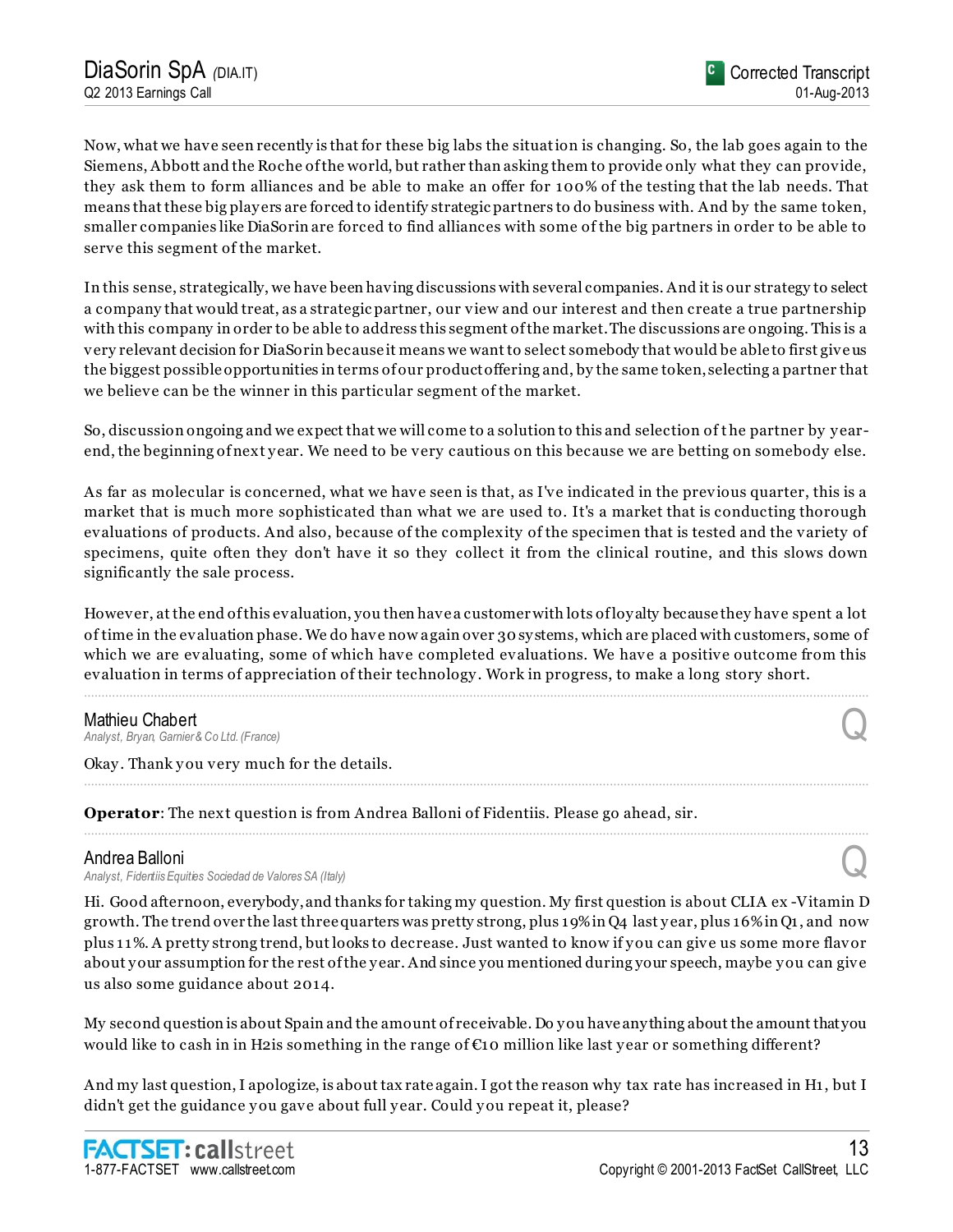#### Carlo Rosa

*CEO, Executive Director & General Manager, DiaSorin SpA* A

#### The guidance for the full year – for the full-year taxation is...

#### Pier Luigi de Angelis

*Chief Financial Officer & Senior Corporate VP, DiaSorin SpA* A

#### [indiscernible] (44:41)

#### Carlo Rosa

*CEO, Executive Director & General Manager, DiaSorin SpA* A

No, no, what we expect the tax rate to be in line with previous year, right?

### Andrea Balloni

*Analyst, Fidentiis Equities Sociedad de Valores SA (Italy)* Q

Y eah.

#### Carlo Rosa

*CEO, Executive Director & General Manager, DiaSorin SpA* A

Sorry . Again, as a reminder, we didn't – we never provided a guidance on taxation, but we expect that with the exception of this quarter where –as Pier Luigi explained to y ou, this is primarily driven by mix on one side but also by the fact that dividends were paid within the group. And so withholding t ax was paid in moving some of these dividends from controlled companies to DiaSorin SpA. This is fairly exceptional. Therefore, we believe that a 37 % tax rate – around 37 % tax rate is what we would expect for the group.

................................................................................................................................................................................................................................

................................................................................................................................................................................................................................

................................................................................................................................................................................................................................

Regarding Spain, what we expect to be – to receive in the second half is around  $\epsilon$ 6 million. Remember that in Spain what happened – and so far in  $Q_1$  – in the first half we have collected  $\mathfrak{C}_2$  million, okay? Now, what is happening in Spain is very simple. The majority of the municipalities, they don't have the cash to pay for receivables. They receive cash centrally from Madrid and this transfer of cash happens once a y ear. So, to do – I mean – at the end of the story , the Spain DSO is going to be 360 day s going forward until something is changi ng or will change in the way the central government wants to control and hand out pay ments.

Nothing to do with the fact that there is a risk associated with this receivable. These are all receivable with the public hospitals in Spain, and the receivable c learly is guaranteed by the Spanish government. ................................................................................................................................................................................................................................

### Andrea Balloni

*Analyst, Fidentiis Equities Sociedad de Valores SA (Italy)* Q

Okay.

#### Carlo Rosa

*CEO, Executive Director & General Manager, DiaSorin SpA* A

Regarding growth of CLIA in 2014, we clearly don't discuss 2014 guidance. In terms of sustainability , we expect and said that the CLIA non-Vitamin D should continue to grow double digits in the next two quarters, all fueled by – y ou see the installed base, which is growing significantly, as well as the new products which we have launched in the last – in the previous quarters.

................................................................................................................................................................................................................................

................................................................................................................................................................................................................................

Copyright © 2001-2013 FactSet CallStreet, LLC



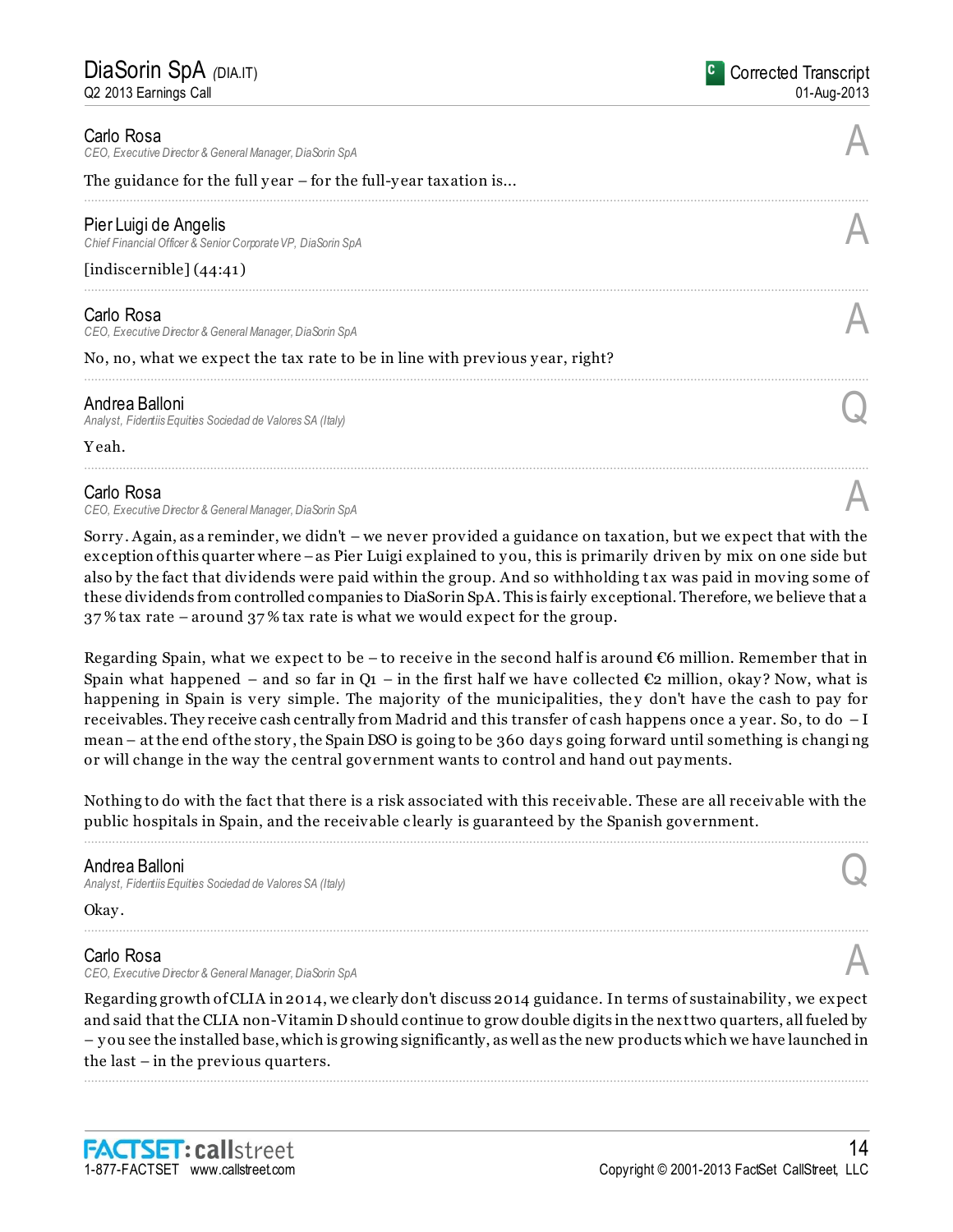#### Andrea Balloni

*Analyst, Fidentiis Equities Sociedad de Valores SA (Italy)* Q

#### Okay. So we can assume growth stabilize in the range of  $10\%$  to  $12\%$  as shown in Q2?

#### Carlo Rosa

*CEO, Executive Director & General Manager, DiaSorin SpA* A

As I said, double digit is what we expect and what we have been experiencing.

**Andrea Balloni**<br>Analyst, Fidentiis Equities Sociedad de Valores SA (Italy) *Analyst, Fidentiis Equities Sociedad de Valores SA (Italy)* Q

Okay. Thank you.

**Operator**: The next question is from Peter Welford of Jefferies. Please go ahead.

**Peter J. Welford**<br>Analyst, Jefferies International Ltd. *Analyst, Jefferies International Ltd.* Q

Hi. Thanks for taking my questions. I've got, I think, a couple left. Firstly, just on the operating expenses. We saw sales and marketing tick up quite a lot in the second quarter y ear-on-year. Now, I appreciate your comments that, overall, operating expenses are growing relatively slowly. Should we anticipate the sort of trend for the first half to be representative, so sort of continuing slow growth of expenses, or is there something in the second quarter that happened that we should read into for the full year?

................................................................................................................................................................................................................................

................................................................................................................................................................................................................................

................................................................................................................................................................................................................................

................................................................................................................................................................................................................................

And then, just going onto  $-I$  guess, going back to Martin's comments about the foreign exchange. I think you said that the impact of foreign exchange on EBIT in the first half was about  $\epsilon$ 0.6 million – I think it was  $\epsilon$ 0.6 million; €1.9 million in the second quarter. If we look at EBITDA, therefore, if we take that €1.9 million in 2Q, would it be sensible at this point in time to assume a similar sort of  $\epsilon_2$  million foreign exchange impact in the third and the fourth quarters, and then should we use that to try and think about the EBITDA?

And then finally, just on Vitamin Din France. I guess when could we see the effects there of pricing a nnualized? So if you could give us some sort of idea, I guess, about when pricing started to bite there. Thank you. ................................................................................................................................................................................................................................

### Carlo Rosa

*CEO, Executive Director & General Manager, DiaSorin SpA* A

Y es, and on the ForEx – on the exchange rate, I don't want to add more to what I said and to what we have indicated. This happened in quarter one and quarter two. As said, I think, looking at quarter three and quarter four, there are other elements that y ou need to take into consideration, which have to do with the dolla r. Don't forget, so far we have not experienced much on the dollar because so far in the first two quarters has been flattish compared to last y ear, but y ou will see an effect in quarter three, in my opinion. But no, I'm not a magician, so otherwise I would be in a different business.

As far as OpEx for sales and marketing, there are two effects. One, which is the majority of it has to do with what we have invested in molecular, which is  $\epsilon_1$ . 8 million in the quarter,  $\epsilon_3$ . 6 million in the first two quarters. If you compare –I'm sorry , this is growth versus last y ear. This will soften in Q3, Q4 versus previous y ear because we had the full operating structure in sales and marketing pretty much in Q4 and let me say half of it in Q3. So y ou will see less of an effect in the next two quarters because, again, by the end of last y ear we had the team already in place.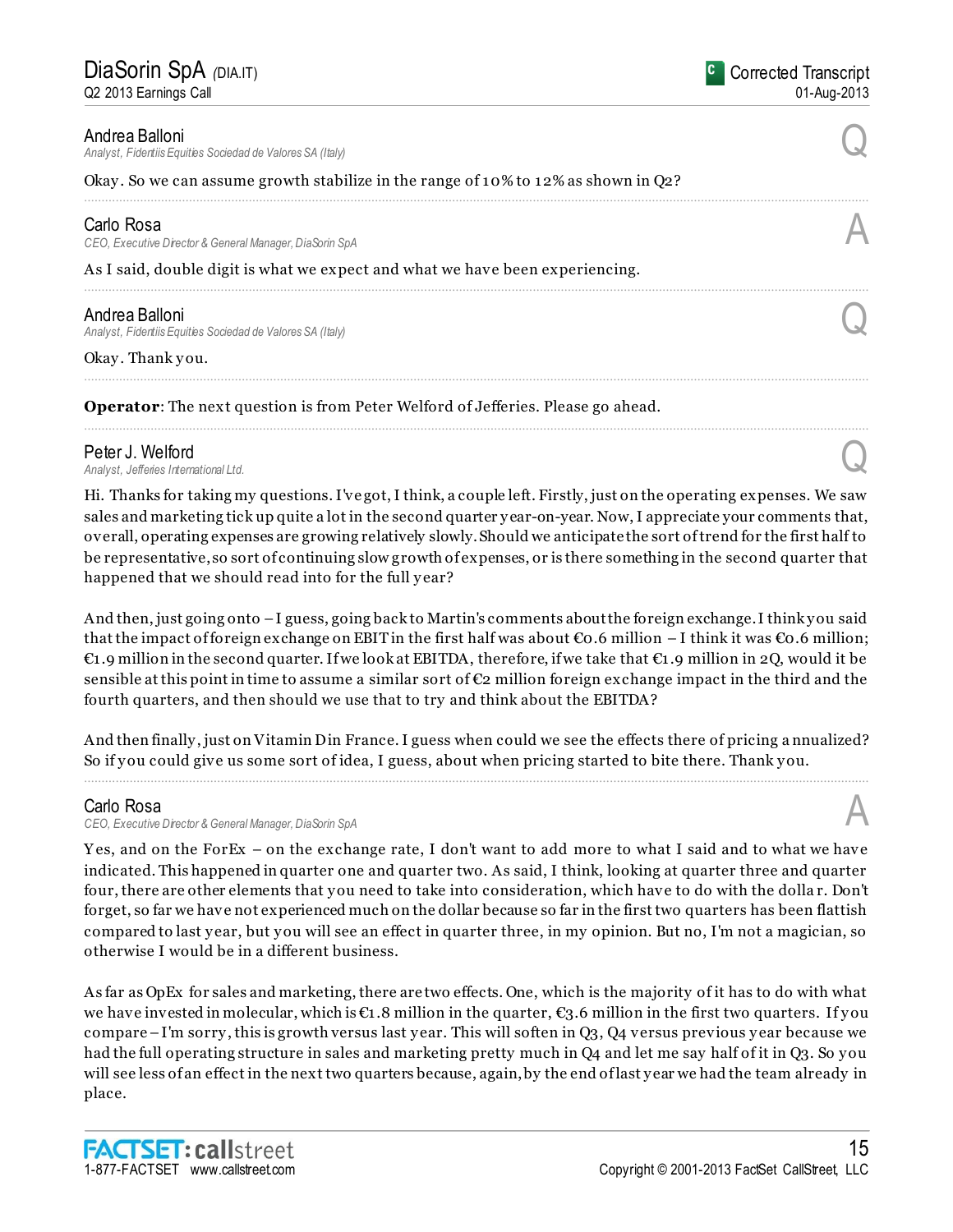As far as Vitamin D in France, it's a very awkward combination. To be honest with you, I don't think that the major effect has to do with pricing. Pric ing for Vitamin D in Europe has already been put under pressure a long time ago, and now it's fairly stable. This is more to do with two effects. The first one has been that we traditionally had lots of volume going through big labs where we were dominating, and then we still have the same accounts in the big labs.

However, viability of competitor assays on the very large installed base has grown volume from central labs. So, this has been a volume loss and this continues because the French market is – and it's true that it's overpenetrated, but it's still growing in volume. So y ou see more and more volume capture on the periphery by a variety of competitor platforms which are placed in many , many labs that are still available in France.

Let me remind you that in France today there are still – there used to be 5,000 private labs. Now it's down to 3,000, but there is a large, large number of smaller labs, much bigger number than any where else in Europe and very –and ty pically, these labs were send-out labs where we are not present because we don't have enough let me say product offering, putting together clinical chemists and immunoassay to be there, whereas some of the larger competitors do have platform there, consolidating all the lab testing of these sm all labs.

And what we've seen is that more and more volume is shifting from central to periphery, okay ? The vast majority of these, in our opinion, has been done but may be still some lingering effect in Q3 and Q4. But it's not price driven. It's volume going from central to periphery .

................................................................................................................................................................................................................................

................................................................................................................................................................................................................................

................................................................................................................................................................................................................................

# Peter J. Welford *Analyst, Jefferies International Ltd.* Q

That's great. Thank you.

**Operator**: The next question is from Scott Bardo of Berenberg. Please go ahead, sir.

# Scott J. Bardo

*Analyst, Joh. Berenberg, Gossler & Co. KG (United Kingdom)* Q

Thank you very much for taking my questions. Yes, I just wanted to follow up a little bit further on the discussion y ou had about strategic collaboration. I appreciate that it's still relatively early , DiaSorin discussions here, but if y ou could help us understand what this could mean for DiaSorin going forwards. I mean, do y ou anticipate this sort of strategic collaboration being a joint venture or potentially taking some equity share in DiaSorin? Perhaps y ou could help us to understand how far y ou're willing to take such a collaboration, that would be helpful.

................................................................................................................................................................................................................................

# Carlo Rosa

*CEO, Executive Director & General Manager, DiaSorin SpA* A

Listen, I don't think that this is the right time to comment on this. We are talking about commercial relationships. So, we are talking about selecting a partner we can work with in order to provide access to this strategic partner of our LIAISON XL platform in conjunction with their own sy stems in order to complete the product offering and put the strategic partner in a position to compete with other strategic partners in the very large consolidated mega labs where DiaSorin would be naturally excluded. So we're talking about commercial deals.

................................................................................................................................................................................................................................

# Scott J. Bardo

*Analyst, Joh. Berenberg, Gossler & Co. KG (United Kingdom)* Q

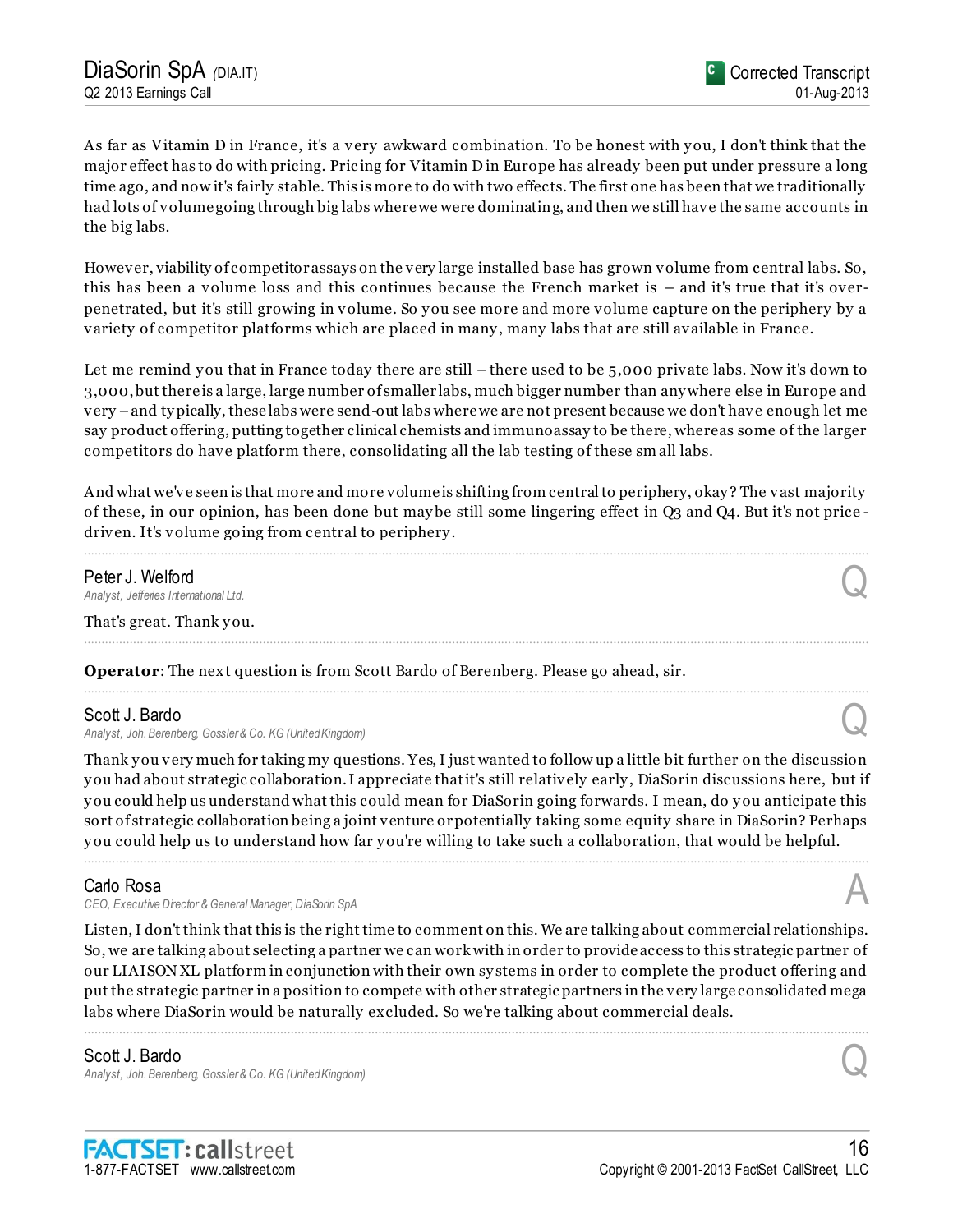# DiaSorin SpA *(*DIA.IT) Q2 2013 Earnings Call

Okay . Thank y ou. That's a very clear statement. I appreciate that. And secondly , just a very quick question on roy alties. You mentioned that you're benefiting somewhat, particularly on the gross margin level, from the deterioration of some royalty payments that y ou've made historically. Can y ou perhaps just give us a little bit more detail as to why those royalty payments are falling away and how you envisage that continuing? Thank you.

................................................................................................................................................................................................................................

# Carlo Rosa

*CEO, Executive Director & General Manager, DiaSorin SpA* A

The royalty, well, it's very clear, it's Vitamin D. We used to pay royalties for Vitamin D to the two original inventors, [ph] lucky them, (55:16) and one –we have two of them. One pay ment was stopped at the end of Q1 last y ear; the other one was in December last y ear. So starting from quarter one this y ear, there is no roy alties for Vitamin D. And this clearly helps in the gross margin –at the gross margin level. However, by the same token, let me remind you that there is now sales stock in the U.S., which clearly goes to a different line in order of gross margin that is hitting our business. So when y ou look at let me say overall effect on profitability on one side, y ou see the roy alties going down, on the other side, y ou see the nice contribution to Obama going to the operate direction. ................................................................................................................................................................................................................................

# Scott J. Bardo

*Analyst, Joh. Berenberg, Gossler & Co. KG (United Kingdom)* Q

Thank you. Understood. So given the strong gross margin development, I think 17% for the quarter, would you imagine – I mean I'm try ing to understand whether you consider this to be abnormally high or something like a structural achievement that will likely progress going forwards? If y ou could just help us understand how y ou see that evolving, it'd be helpful.

................................................................................................................................................................................................................................

# Carlo Rosa

*CEO, Executive Director & General Manager, DiaSorin SpA* A

Listen, I have been spending, I think, the last 18 months going around try ing to explain to shareholders and potential investors that the big misunderstanding about this company was the fact that Vitamin D was an outlier in terms of the profitability vis-à-vis other products in this company is selling to customers.

Now, very clearly, we took a hit, a sudden hit, on price. Let me remind y ou that our overall Vitamin D – overall worldwide Vitamin D volume went up year-on-year the manufacturing volume. And what we have distributed, it was all price-driven, the effect that we have seen. By the same token, the CLIA ex -Vitamin D is going up and compensating the loss –the great loss we had on price of Vitamin D. And the mix has been – the mix of products that we sell as CLIA – in the CLIA non-Vitamin D business has a margin that has been able to almost offset the loss that we had when we – when the weight of Vitamin D was very high.

So to make a long story short, we have also tried, and I hope y ou appreciate the effort to provide y ou more read into our EBITDA margin in terms of also the erosion driven by , on one side, what we call the start-up company , which is the molecular business, and you see that we try to report, at least from a managerial point of view, the impact of the molecular and also some read into the exchange rate. Unfortunately , we are – the base currencies are going everywhere in different directions. And because of the weight of revenues in certain geographies, we are affected by it.

Now, long story to tell you, I believe that we have a certain profitability threshold of our immuno business that is sustainable, and this is what we have seen consistently in the last few quarters. I bel ieve that it is just for a company like DiaSorin to invest in some of the proceedings in the new start-up, as I call – which is the molecular company , and give visibility how much that investment is and what the origin is. This is as much as I can say .

................................................................................................................................................................................................................................





17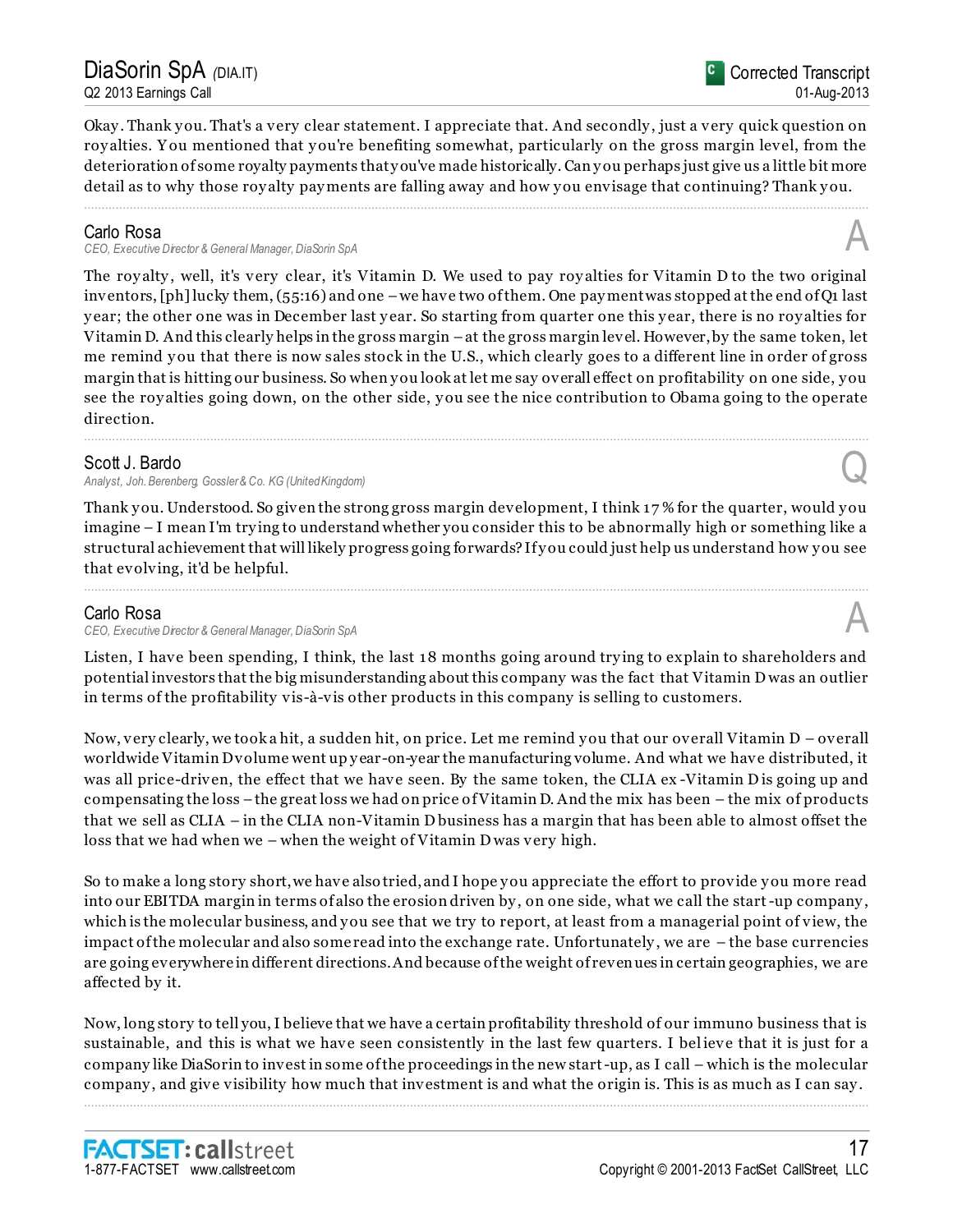Scott J. Bardo

*Analyst, Joh. Berenberg, Gossler & Co. KG (United Kingdom)* Q

That's very helpful. Thanks so much for the detail.

**Operator**: The next question is from Maura Garbero of One Investments. Please go ahead.

**Maura Garbero**<br>Analyst, One Investments Holding SAGL **Maura Garbero**<br>Analyst, One Investments Holding SAGL

Good afternoon. Thanks for taking my question. I'm sorry I have to go back to the strategic partnership y ou just discussed before. And I was wondering if y ou can may be share with us y our thought about the risk of losing the direct relationship with your customers.

................................................................................................................................................................................................................................

................................................................................................................................................................................................................................

And secondly, how are you willing to deal with partners that can be also y our competitors in certain tests? For example, I'm thinking about Roche with Vitamin D.

And a final question is if you can give us more color on volumes on Vitamin D in the U.S. as you gave some indication for France. Thank you very much. ................................................................................................................................................................................................................................

### Carlo Rosa

*CEO, Executive Director & General Manager, DiaSorin SpA* A

Let me start with Vitamin D and then we talk about the strategic. The U.S. volumes, from a market point of view, they are, I would say, in general, flat. I would estimate it was small decline. And I'm say ing it's very difficult to say because of the variety of different customers we have, the fact that they're buying each other out and also the re are no worldwide – there are not U.S. statistics related to Vitamin D.

But if I read what the big commercial labs are say ing, and I'm referring to, for example, Quest or LabCorp, I believe they have indicated that there is an overall testing decline that they experienced in Q1 and in the second half, something like 1%, 2%, 3%. So I would feel that Vitamin D being, general, limited today and its impact, I would expect that the overall market probably is flat to a small decline.

Now, as far as the strategic relationship, again, as much as I can say we don't intend to lose sight of the customer because we –and this is why we have ongoing discussions with different partners. The idea would be, again, to combine offerings, but DiaSorin being the one providing the sy stem to the end user customer, selling to the end user customer through a contract that would include our products within products provided by the strategic partner.

In terms of competing products, yes, it's very clear that one of the elements that we'll need to keep in consideration in selecting who we want to partner with is also – has also to do with overlapping menus, a rule of engagement, vis-à-vis products that clearly we have and all these strategic partners don't have, but also some of the key products that we both carry on the catalogue. And this is why it takes time in order to dissect all these details before we come to a resolution of who's going to be the right partner for this company .

................................................................................................................................................................................................................................

................................................................................................................................................................................................................................

**Operator**: The next question is a follow-up from Romain Zana of Exane BNP Paribas. Please go ahead, sir.

**Romain Zana**<br>Analyst, Exane BNP Paribas SA *Analyst, Exane BNP Paribas SA* Q

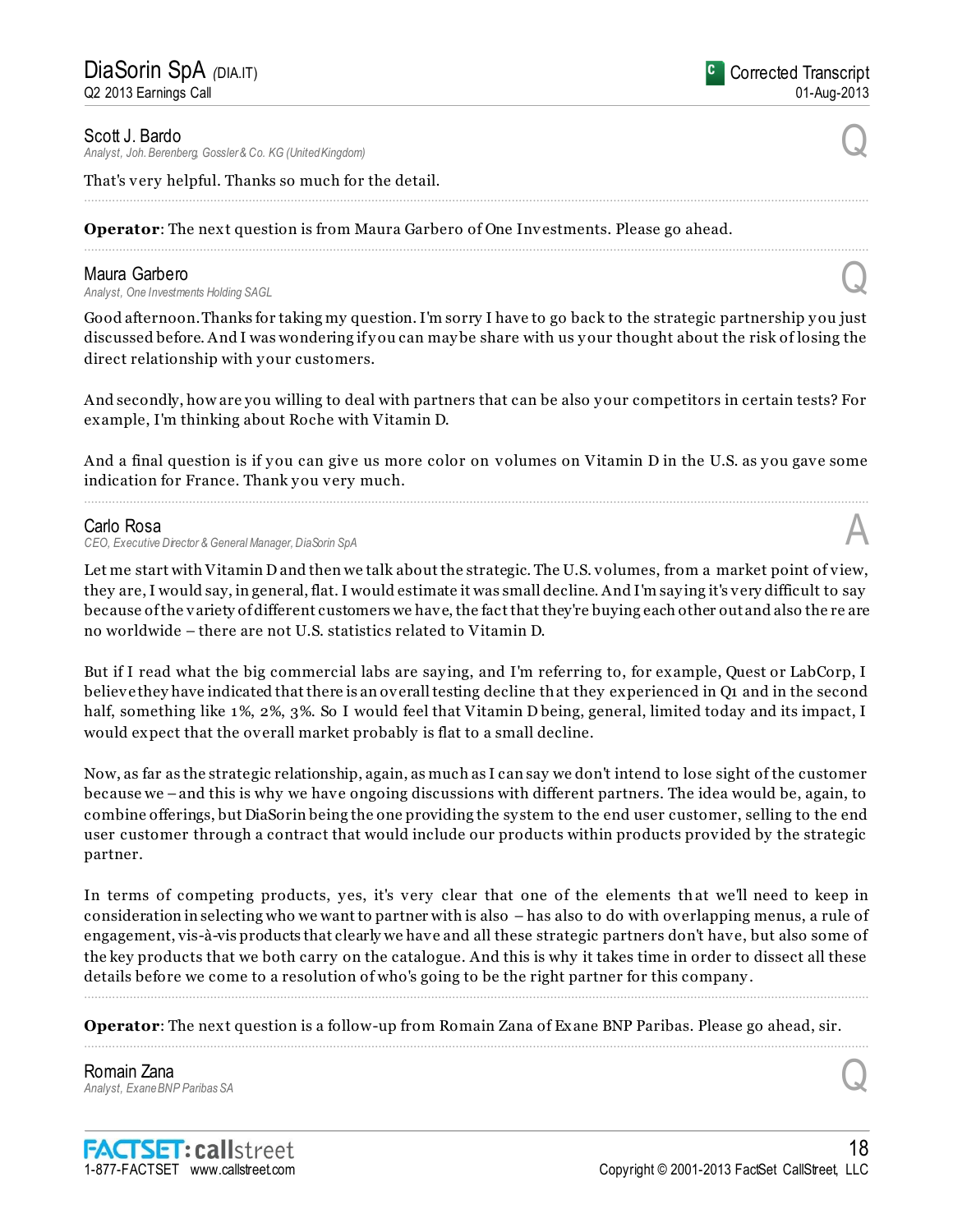Yes, thank you. A brief follow-up. Just the first one, a very basic clarification, but just to make sure. The stable EBITDA expected for 2013 is including the  $\epsilon$ 6 million of cost associated to the molecular diagnostic platform, right?

................................................................................................................................................................................................................................

### Carlo Rosa

*CEO, Executive Director & General Manager, DiaSorin SpA* A

#### Yes.

**Romain Zana**<br>Analyst, Exane BNP Paribas SA *Analyst, Exane BNP Paribas SA* Q

Y es, okay. And other question is regarding reimbursement in the U.S. We've seen CMS tightening reimbursement or even recording some assets. I was just wondering if DiaSorin has some exposure to these changes. Thank y ou. ................................................................................................................................................................................................................................

................................................................................................................................................................................................................................

................................................................................................................................................................................................................................

................................................................................................................................................................................................................................

#### Carlo Rosa

*CEO, Executive Director & General Manager, DiaSorin SpA* A

Sorry, Romain, you mean for Vitamin D or for...

**Romain Zana**<br>Analyst, Exane BNP Paribas SA *Analyst, Exane BNP Paribas SA* Q

For all the tests that you provide in the U.S. I mean, are you concerned by any reimbursement changes?

### Carlo Rosa

*CEO, Executive Director & General Manager, DiaSorin SpA* A

To be honest with you, as I said before in one answer I gave to one of your colleagues, I believe that the environment worldwide – nothing to do with the U.S. today – is an environment where prices and reimbursement – where reimbursement is capped and prices are put under pressure. No questions about that.

As far as the U.S. is concerned, don't forget that with the exception of Vitamin D which was an outlier, today the market is a very efficient market because you are talking about very large private organizations that drive through their labs lots of volume and they are very sophisticated buyers. This is very similar, for example, with Germany or Brazil.

So, there is a level of sophistication in terms of negotiation and volume today already, which –by the U.S. market, which is I don't think can be necessarily affected by reimbursement. I think that the problem is going to be more for the big labs – for the laboratory business rather than for us, or at least people like us that are selling products where – that do represent a relatively small portion of the cost of goods for the laboratories.

................................................................................................................................................................................................................................

Romain Zana *Analyst, Exane BNP Paribas SA* Q Okay. Thank you very much and I wish you good holidays, if you take some. ................................................................................................................................................................................................................................ Carlo Rosa *CEO, Executive Director & General Manager, DiaSorin SpA* A

................................................................................................................................................................................................................................

Thank you.

**Operator**: The next question is from Elisa Corghi of Intermonte. Please go ahead.

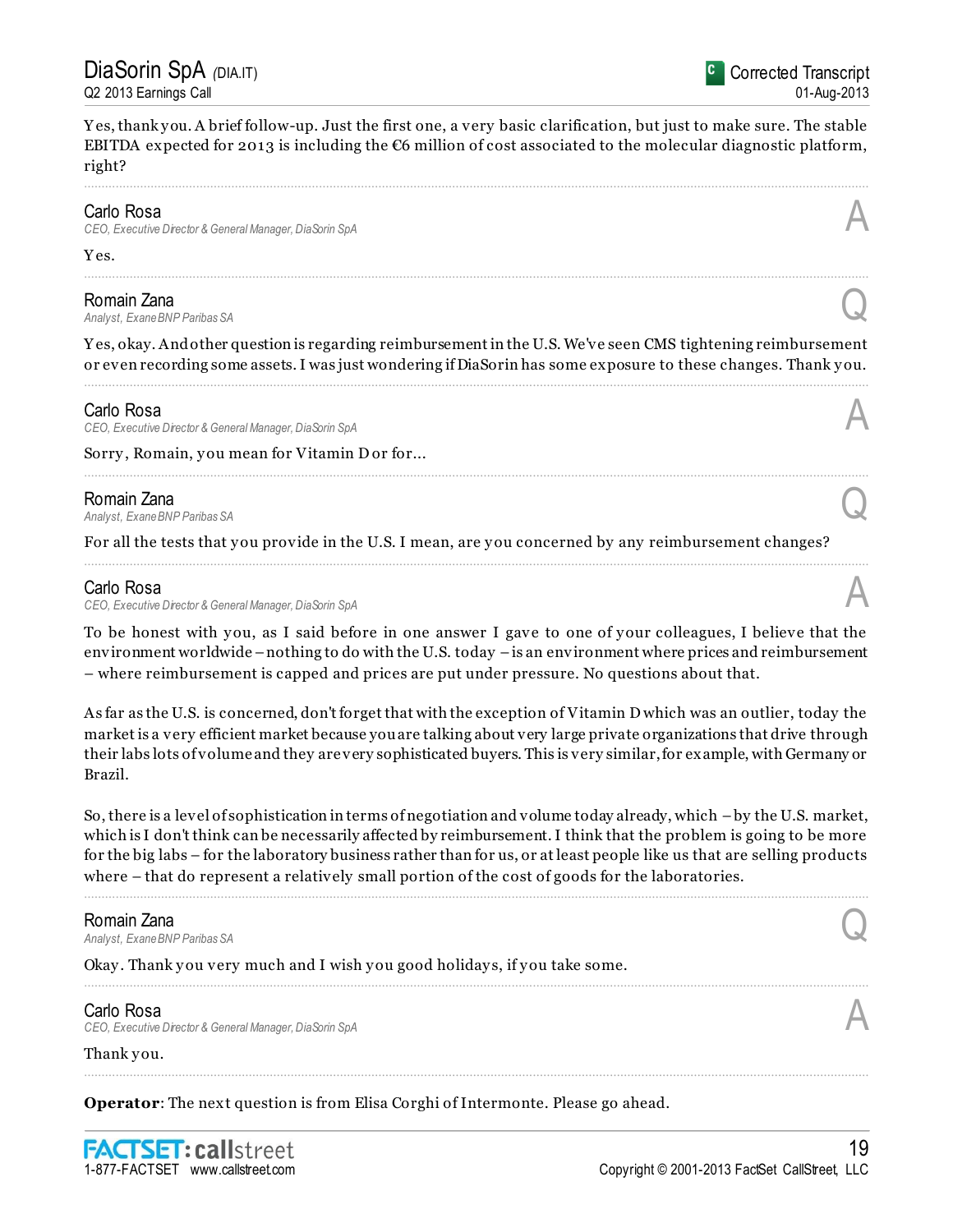Elisa Corghi<br>Analyst, Intermonte Sim SpA *Analyst, Intermonte Sim SpA* Q

Hi. Well, you have already answered. Thank you.

#### Carlo Rosa

*CEO, Executive Director & General Manager, DiaSorin SpA* A

Thank you, Elisa. So I can go on vacation.

**Operator**: The next question is from Luigi De Bellis of Equita SIM. Please go ahead.

# Luigi de Bellis *Analyst, Equita SIM SpA* Q

Y es, good afternoon. Just a quick question. You mentioned the volume plus 18% in first half in Brazil. Is it possible to have the weight of Vitamin D on total-facing Brazilian markets for DIA, and do you see this trend to continue going forward? Thank y ou.

................................................................................................................................................................................................................................

................................................................................................................................................................................................................................

................................................................................................................................................................................................................................

### Carlo Rosa

*CEO, Executive Director & General Manager, DiaSorin SpA* A

Listen, again, y es, sorry. Unfortunately, Brazil, like the U.S., is a country where there are no national statistics. So we have no idea whatsoever what the market for Vitamin D can be for Brazil. One thing is for sure, it is highly underpenetrated, and so we continue to see quarter -on-quarter with very strong growth on volume requirements.

Last year – sorry – a couple of months ago when I was in Brazil, one of the major Brazilian weekly newspapers had a full article on what they call la vitamina do sol, so the vitamin of the sun, Vitamin D. What we have learned in Brazil is that it looks like there is an association today is promoted for well-being. And there is a certain number, as you know, of very wealth Brazilians that are investing a lot in well-being. So a lot of driver – a big driver of the growth of the market is also given by that.

But to make a long story short, I believe that there is a still lot to go in terms of Vitamin D growth. However, as I said before, the Brazilian market is very sophisticated. It's made of big labs, so the price in Brazil today is already very , very competitive.

................................................................................................................................................................................................................................

................................................................................................................................................................................................................................

................................................................................................................................................................................................................................

# Luigi de Bellis *Analyst, Equita SIM SpA* Q

Thank you.

**Operator**: Mr. Rosa, there are no more questions registered at this time.

Carlo Rosa *CEO, Executive Director & General Manager, DiaSorin SpA*

Okay. Thank you, operator.